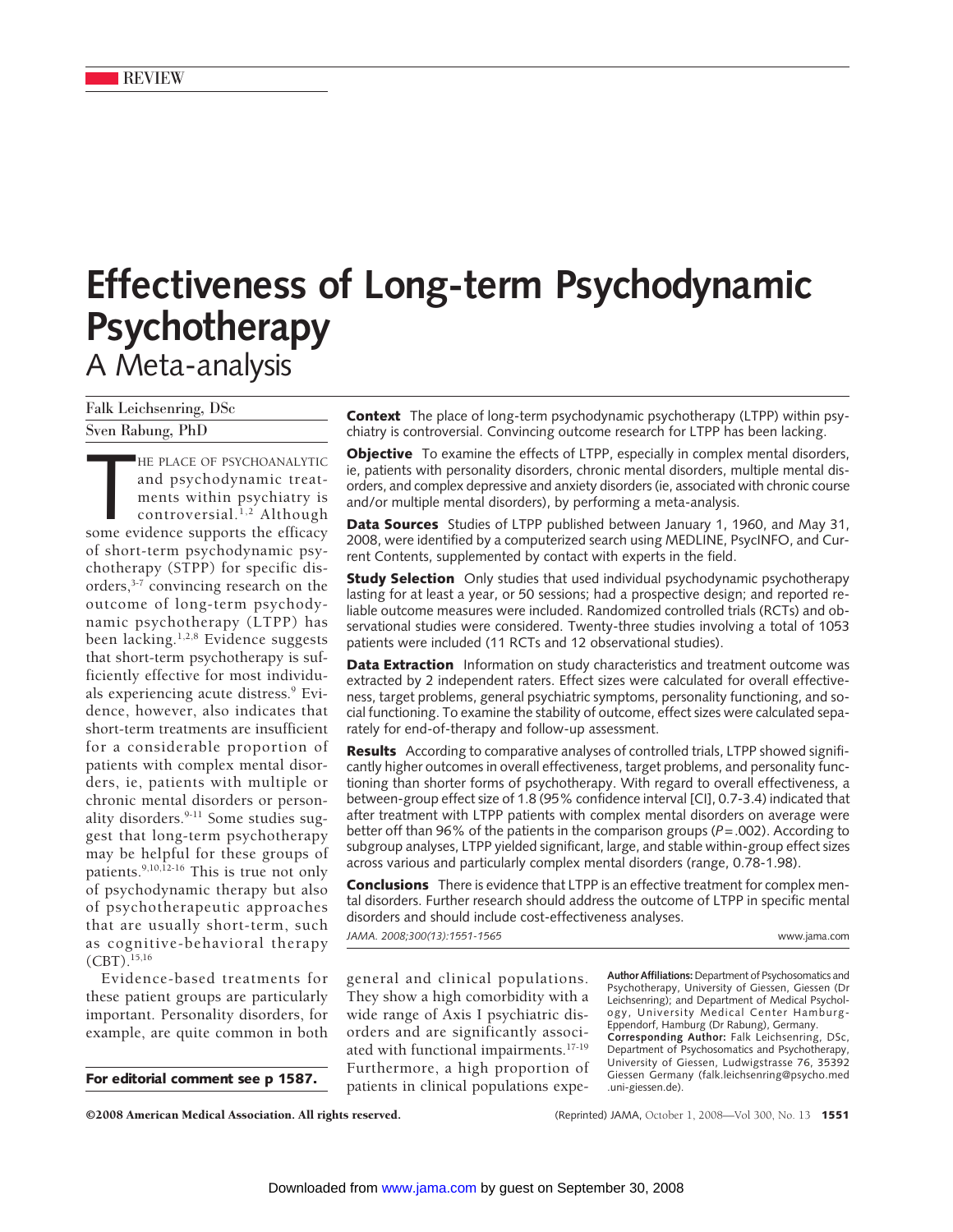rience not just a single but rather multiple mental disorders.20,21 Patients with multiple mental disorders report significantly greater deficits in social and occupational functioning.20,21

Although some studies suggest that LTPP may be helpful for these patient groups, strong evidence-based support for LTPP has been lacking. No meta-analysis addressing the outcome of LTPP has yet been published, although preliminary data have been reported by Lamb.<sup>22</sup> This article reports the first meta-analysis to our knowledge on the outcome of LTPP.

Experts continue to discuss which type of research design—randomized controlled trials (RCTs) vs effectiveness or observational studies provides the best evidence that a treatment works.23-28 Randomized controlled trials are carried out under controlled experimental conditions. As such, their strength lies in the control of factors influencing outcome external to the treatments in question; they thus ensure high internal validity of the study. However, their clinical representativeness (external validity) can be limited by strict experimental control.<sup>26</sup> In contrast, effectiveness studies are carried out under the conditions of clinical practice. Consequently, they ensure clinically representative results (ie, high external validity).<sup>29</sup> However, they cannot control for factors influencing outcome apart from the treatment to the same degree as RCTs, ie, threats to internal validity. Taking these issues into account, this metaanalysis sought to include studies with high internal validity (RCTs) and studies with high clinical representativeness (effectiveness studies) provided that they fulfilled predefined inclusion criteria. Including both types of studies allowed the meta-analysis to test for the effect of the research design on outcome and the generalizability of results.

This meta-analysis of LTPP addresses the following research questions:

1. Is LTPP superior to other (shorter) psychotherapeutic treatments, particularly with regard to complex mental disorders, ie, personality disorders, chronic mental disorders (defined as lasting at least a year), multiple mental disorders, or complex depression and anxiety disorders?

2. How effective is LTPP with regard to overall outcome, target problems, general psychiatric symptoms, personality functioning, and social functioning in patients with various, especially complex mental disorders?

3. What patient, treatment, or research factors contribute significantly to the outcome of LTPP (eg, age, sex, diagnostic subgroups, use of therapy manuals, therapist experience, treatment duration, or concomitant psychotropic medication)?

#### **METHODS**

The procedures carried out in this metaanalysis are consistent with recent guidelines for the reporting of metaanalyses.30,31

## **Definition of LTPP**

Psychodynamic psychotherapies operate on an interpretive-supportive continuum. An emphasis is placed on more interpretive or supportive interventions depending on the patient's needs.<sup>8,32</sup> Gunderson and Gab $bard^{8(p685)}$  defined LTPP as "a therapy that involves careful attention to the therapist-patient interaction, with thoughtfully timed interpretation of transference and resistance embedded in a sophisticated appreciation of the therapist's contribution to the twoperson field." There is no generally accepted "standard" duration for LTPP. Lamb<sup>22</sup> compiled more than 20 definitions given by experts in the field. They ranged from a minimum of 3 months to a maximum of 20 years. In this metaanalysis, we included studies that examined psychodynamic psychotherapy lasting for at least a year, or 50 sessions. This criterion is consistent with the definition given by Crits-Christoph and Barber.33(p456)

# **Inclusion Criteria and Selection of Studies**

We applied the following inclusion criteria: (1) studies of individual psychodynamic therapy meeting the definition given by Gunderson and Gabbard above<sup>8</sup>; (2) psychodynamic therapy lasting for at least a year, or at least 50 sessions; (3) prospective studies of LTPP including before-andafter or follow-up assessments; (4) use of reliable outcome measures; (5) a clearly described sample of patients with mental disorders; (6) adult patients ( $\geq$ 18 years); (7) sufficient data to allow determination of effect sizes; (8) concomitant (eg, psychopharmacological) treatments were admissible, but studies involving concomitant treatment were evaluated separately in order to compare the results of the combined treatment vs LTPP alone; and (9) both RCTs and observational studies fulfilling the criteria listed above. These criteria are consistent with recent meta-analyses of psychotherapy.5,10

We collected studies of LTPP that were published between 1960 and May 2008 based on a computerized search of MEDLINE, PsycINFO, and Current Contents. The following search terms were used: (*psychodynamic* or *dynamic* or *psychoanalytic*\* or *transference-focused* or *self psychology* or *psychology of self*) and (*therapy* or *psychotherapy* or *treatment*) and (*study* or *studies* or *trial*\*) and (*outcome* or *result*\* or *effect*\* or *change*\*) and (*psych*\* or *mental*\*). In addition, manual searches of articles and textbooks were performed, and we communicated with authors and experts in the field. A flow chart showing the process of study selection is given in **FIGURE 1**.

### **Data Extraction**

The 2 authors independently extracted the following information from the articles: author names, publication year, psychiatric disorder treated with LTPP, age and sex of patients, duration of LTPP, number of sessions, type of comparison group, sample size in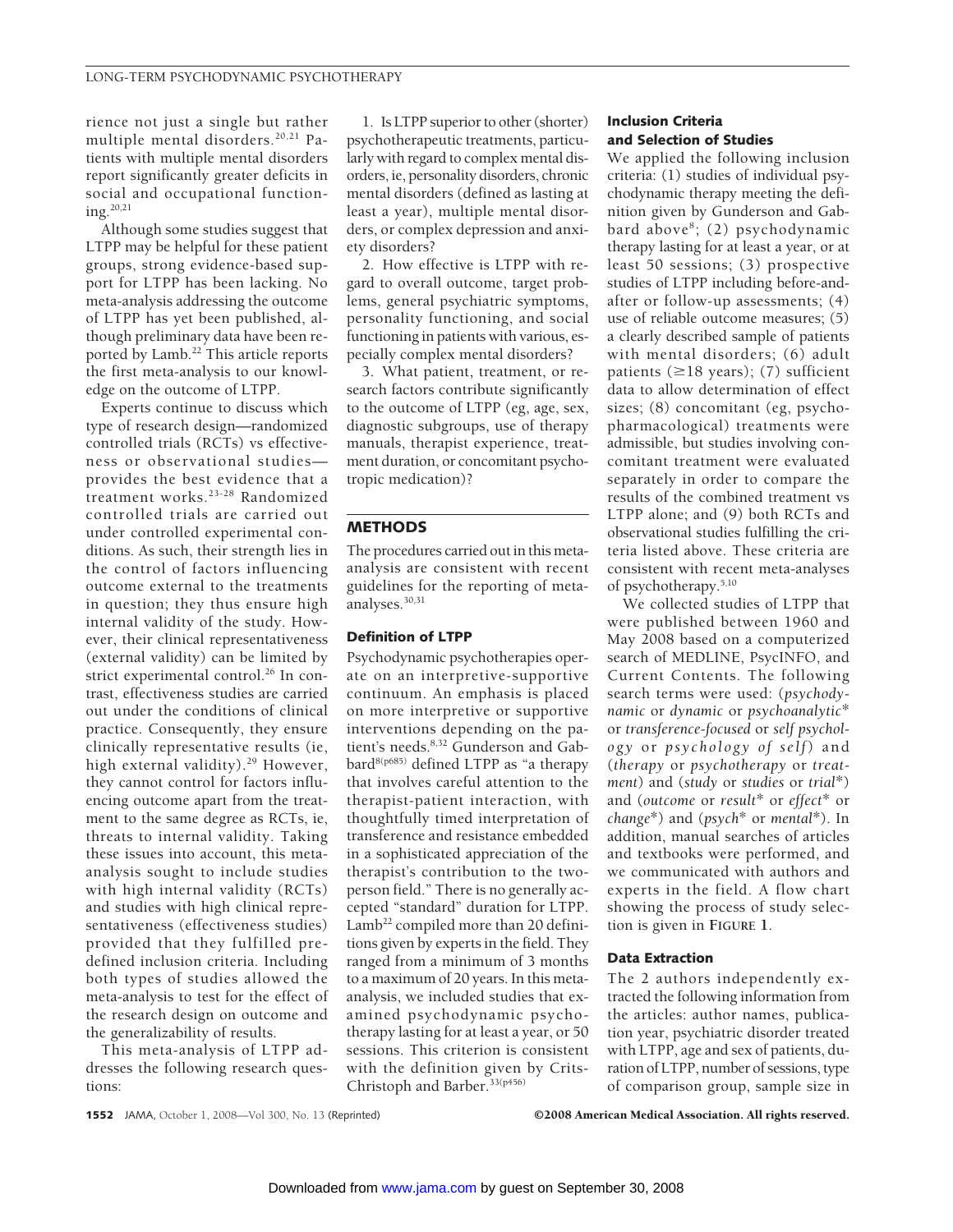each group, use of treatment manuals (yes/no), general clinical experience of therapists (years), specific experience with the patient group under study (years), specific training of therapists (yes/no), study design (RCT vs observational), duration of follow-up period, and use of psychotropic medication. Disagreements were resolved by consensus. The raters were not blinded with regard to treatment condition, because evidence suggests that blinding is unnecessary for meta-analyses.<sup>34</sup> Effect sizes were independently assessed by the 2 raters. Interrater reliability was assessed for the outcome domains in question, ie, overall outcome, target problems, general psychiatric symptoms, personality functioning, and social functioning. For all areas, interrater reliability was satisfactory  $(r \ge 0.80)$ .

# **Assessment of Effect Sizes and Statistical Analysis**

In addition to overall outcome, we assessed effect sizes separately for target problems, general psychiatric symptoms, personality functioning, and social functioning. This procedure was analogous to those in other meta-analyses of psychodynamic therapy.6,35 As outcome measures of target problems, we included patient ratings of target problems<sup>36</sup> and measures referring to the symptoms specific to the patient group under study (eg, a measure of impulsivity for studies examining borderline personality disorder). For general psychiatric symptoms, both broad measures of psychiatric symptoms such as the Symptom Checklist-90 (SCL-90)<sup>37</sup> and specific measures that do not specifically refer to the disorder under study were included, eg, an anxiety inventory applied to patients with personality disorders. For the assessment of personality functioning, measures of personality characteristics (eg, self-report inventories such as the Defense Style Questionnaire) were included.38,39 Social functioning was assessed using the Social Adjustment Scale<sup>40</sup> and similar measures.

Whenever a study reported multiple measurements for 1 of the areas of functioning (eg, target problems), we assessed the effect size for each measure separately and calculated the mean effect size of these measures to assess the overall outcome in the respective area of functioning. Overall outcome was assessed by averaging the effect sizes of target problems, general psychiatric symptoms, and personality and social functioning. If a study involved more than 1 form of LTPP, each form was entered separately into this metaanalysis. As a measure of betweengroup effect size, we used the point biserial correlation  $r_p$  as suggested by Cohen and Rosenthal.41,42 The point biserial correlation also allows us to test for differences between LTPP and other forms of psychotherapy.

As a measure of within-group effect size, the d statistic was calculated for each measure by subtracting the posttreatment mean from the pretreatment mean and dividing the difference by the pretreatment standard deviation of the measure.<sup>42,43</sup> If there was more than 1 treatment group, we calculated a pooled baseline standard deviation as suggested by Hedges and Rosenthal.<sup>41,43</sup> To correct for bias when sample sizes were small, we calculated the Hedges d statistic, an unbiased measure of effect size in small samples (formula 10). $44(p81)$  The within-group effect size d gives the difference in the magnitude of change from pretreatment to posttreatment in units of standard deviations. A value of 0.80 is regarded as a large effect. $42,45$ 

If the data necessary to calculate effect sizes were not published in an article, we asked the study authors for these data. If necessary, signs were reversed so that a positive effect size always indicated improvement. To examine the stability of psychotherapeutic effects, we assessed effect sizes separately for assessments at the termination of therapy and follow-up. If several follow-up assessments were performed, we included only the 1 with the longest follow-up period to study



See the "Methods" section for study exclusion criteria.

long-term stability of treatment effects. If data pertaining to completers and intent-to-treat samples were reported, the latter were included.

Tests for heterogeneity were carried out using the Q statistic.<sup>44</sup> In case of significant heterogeneity, randomeffect models were applied. $46,47$  To assess the degree of heterogeneity, we calculated the  $I^2$  index.<sup>48</sup> For control of publication bias, file-drawer analyses were performed.47,49,50 To test for differences between RCTs and observational studies, point biserial correlations between type of study and outcome were calculated. Only if no significant differences exist, it is appropriate to combine outcome data from RCTs and observational studies.

To compare the effects of LTPP with those of other psychotherapy methods, we performed comparative analyses for the subsample of studies with a control group design. To analyze the effects of LTPP in complex mental disorders, subgroup analyses were carried out for personality disorders, chronic mental disorders, multiple mental disorders, and complex depression and anxiety disorders (the latter being characterized by the chronic course and/or cooccurrence with multiple mental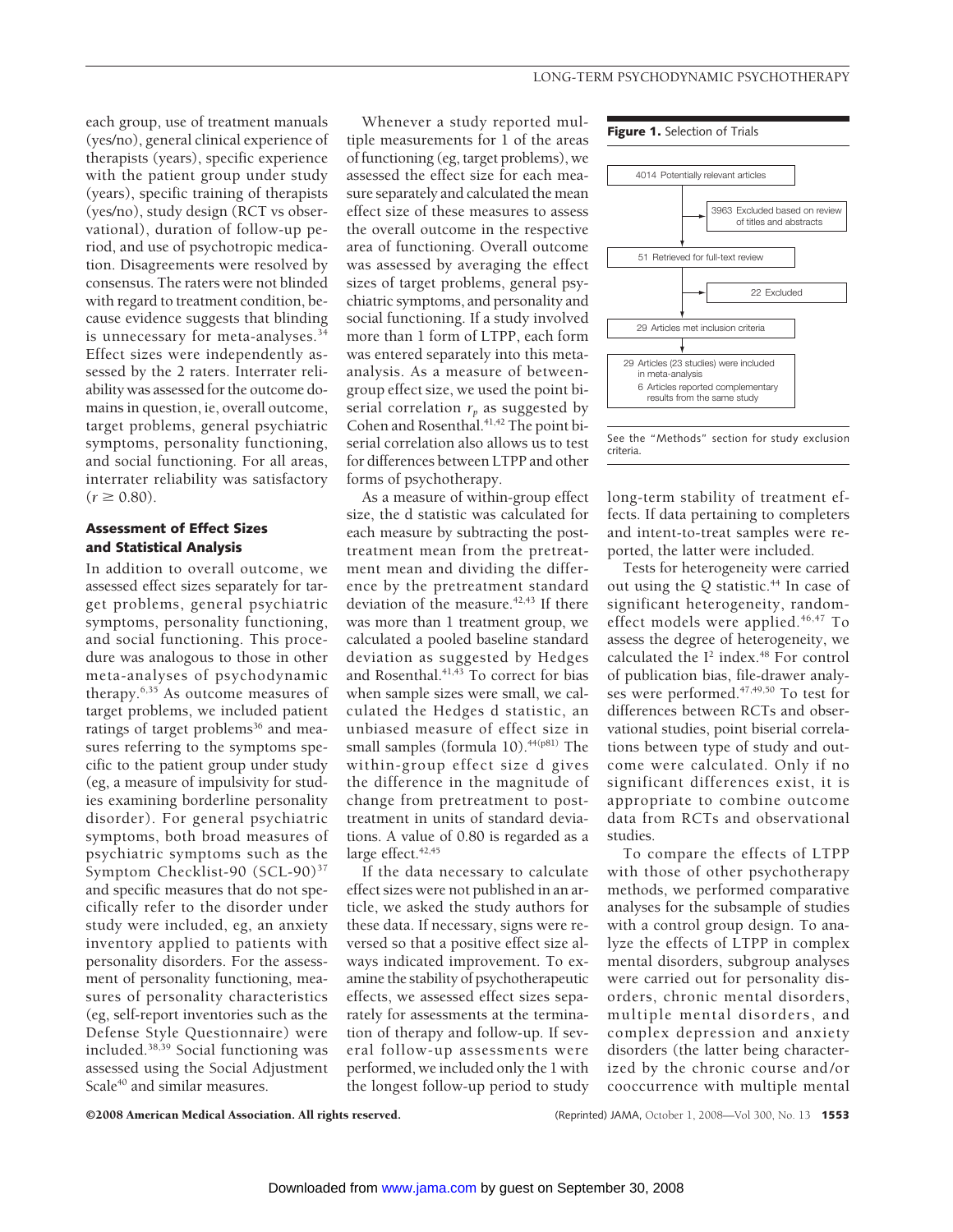disorders). For sensitivity analyses, additional subgroup analyses were carried out. Correlation analyses were performed to test the impact of predictor or moderator variables on outcome (eg, concomitant psychotropic medication, use of treatment manuals). Statistical analyses were conducted using SPSS  $15.0^{51}$  and MetaWin 2.0.52 Two-tailed tests of significance were carried out for all analyses. The significance level was defined to be *P*=.05 if not otherwise stated.

## **Assessment of Study Quality**

According to the inclusion criteria described above, only prospective studies of LTPP were included in which reliable outcome measures were used, the patient sample was clearly described, and data to calculate effect sizes were reported. In addition, the quality of studies was assessed by use of the scale proposed by Jadad et al.<sup>53</sup> This scale takes into account if a study was described as randomized, if a study was described as double blind, and if withdrawals and dropouts were described. In psychotherapy research, however, double-blind studies cannot be realized because the patients know or can easily find out which treatment they receive. Thus, all studies of psychotherapy would have to be given a score of 0 points on this item of the Jadad scale. Instead of blinding therapists and patients, the respective requirement in psychotherapy research is that in case of observerrated outcome measures the ratings were carried out by raters blind to the treatment condition. Additionally, the patient perspective is of particular importance in psychotherapy. For this reason, outcome is often assessed by self-report instruments. We therefore decided to give a score of 1 point on this item if outcome was assessed by blinded raters or by reliable self-report instruments. With this modification, the 3 items of the Jadad scale were independently rated by the 2 authors for all studies

included. A satisfactory interrater reliability was achieved for the total score of the scale  $(r=0.84,$  $P<.001$ ).

# **RESULTS Included Studies**

Twenty-three studies met the inclusion criteria (Figure 1).<sup>12-14,39,54-79</sup> For 8 of the studies, we received additional information from the authors.14,59,65,66,73,75,77,79 The studies are described in **TABLE 1**. Five studies involved more than 1 LTPP treatment condition.55,60,62,75,78 Each LTPP condition applied in these studies was entered separately into this metaanalysis.

For 5 studies, some control conditions had to be excluded from this meta-analysis.65,66,73-75 The observational study comparison groups of the study by Rudolf et al<sup>74</sup> were not included because 1 comparison group did not clearly represent LTPP or STPP due to variability in treatment duration (5 to 200 sessions), and the other condition represented inpatient treatment (Table 1). The comparison group of the study by Huber and Klug<sup>65</sup> was not included because not enough data were available. The low-dose therapy control group of the Sandell et al<sup>75</sup> study was not included, because data to calculate effect sizes were not published for this condition. The data of the short-term psychotherapy groups of the Knekt et al<sup>66</sup> study were not included as control groups because assessments were made at predefined time points that did not represent end of therapy for the short-term treatment group. Of the 4 forms of psychodynamic therapy studied by Piper et al, $73$  only the individual long-term and short-term conditions were included. The group treatments were not included due to our inclusion criterion of individual therapy. In all, 8 controlled studies provided the data necessary for comparative analyses of LTPP with other forms of psychotherapy. 12,14,54,59,61,73,77,78 Table 1 and **FIGURE 2** indicate 11

studies with 13 LTPP conditions as being RCTS; however, only 8 of these 11 provided data for other forms of psychotherapy.

The results of the studies by Bond and Perry,  $39,56$  Clarkin et al,  $14,57$  Knekt et al,<sup>66,67</sup> and Monsen et al<sup>71,72</sup> were reported in 2 journal articles each. Bateman and Fonagy<sup>12,13</sup> presented the data of an 18-month follow-up in a separate article, and Høglend et al<sup>62,63</sup> presented the data of the 1-year and 3-year follow-up in separate articles. We included the data from both articles in our analysis for all of these studies.

For 3 studies,70,77,79 we received additional information about treatment duration from the authors. In these 3 studies, treatment duration was longer than a year.

In the study by Wilczek et al,79 not all of the patients under study met the criteria for an Axis I or Axis II diagnosis. To include only individuals with mental disorders, we included only the data from those patients diagnosed with a "character pathology" at intake, according to the Karolinska Psychodynamic Profile as reported by Wilczek et al.<sup>79(p1176)</sup>

In all, 11 RCTs\* and 12 observational studies† were included in this meta-analysis. To make the procedures applied in this meta-analysis as transparent as possible, we included the outcome measures used in each study and indicated for which outcome area each measure was included (Table 1). For reasons of space limitations, however, we do not give a reference for each instrument. The reader is referred to the original studies for this information.

The 23 studies included 1053 patients treated with LTPP. For comparative treatments, the number was 257. The 23 included studies cover a wide range of mental disorders (Table 1).

We evaluated the effects of LTPP separately for patients with personality disorders, chronic mental disorders (defined as mental disorders

<sup>\*</sup>References 12, 14, 54, 59, 61, 62, 65, 66, 73, 77, 78. †References 39, 55, 57, 60, 68-71, 74-76, 79.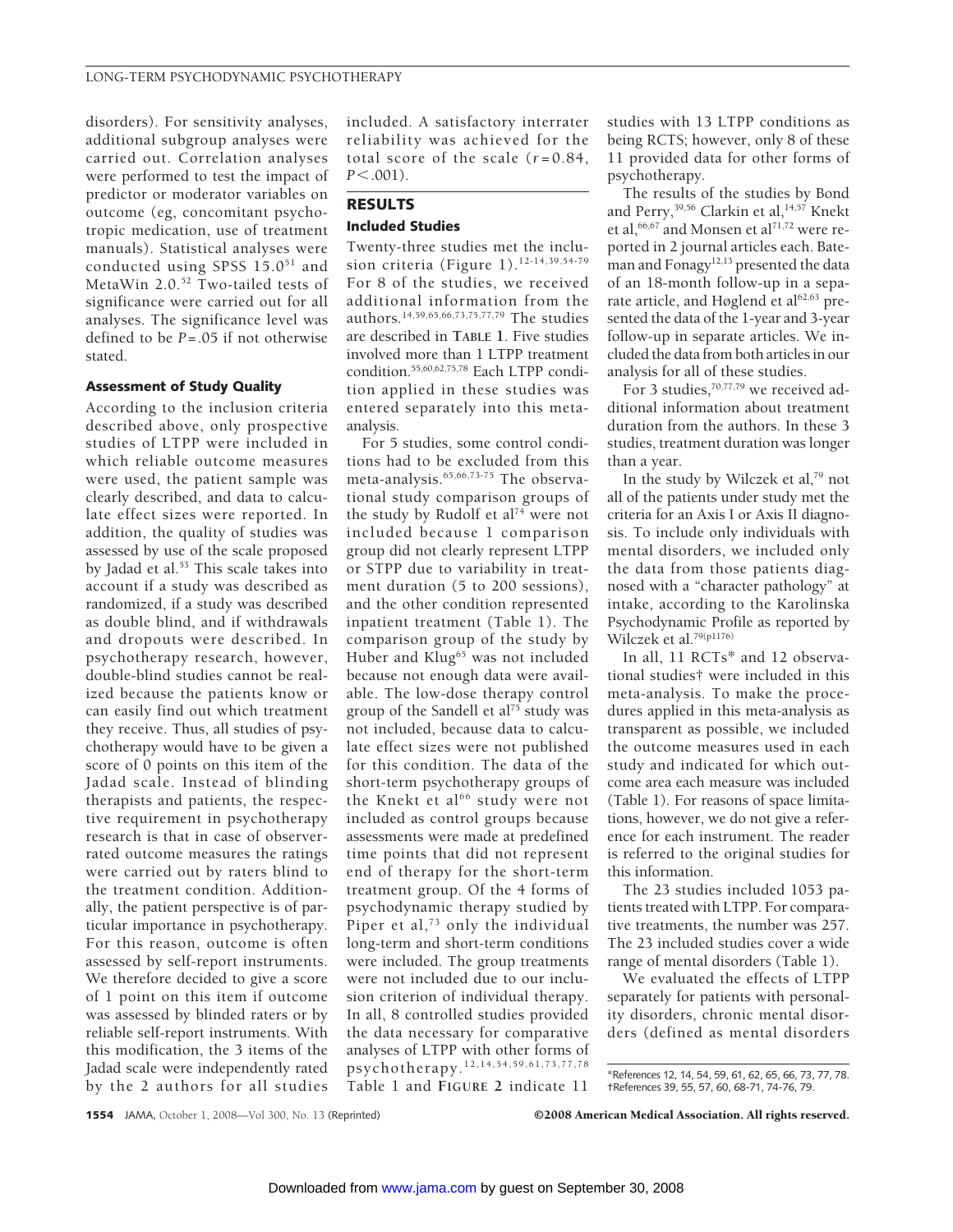# LONG-TERM PSYCHODYNAMIC PSYCHOTHERAPY

|                                                                                         |                                                                      | <b>LTPP Group</b>                                      |                                                              | <b>Comparison Group</b>                                                                |                                                                                                                           |            | <b>Outcome Measures</b>                                                                                                                   |                                                                                                                                                                        |
|-----------------------------------------------------------------------------------------|----------------------------------------------------------------------|--------------------------------------------------------|--------------------------------------------------------------|----------------------------------------------------------------------------------------|---------------------------------------------------------------------------------------------------------------------------|------------|-------------------------------------------------------------------------------------------------------------------------------------------|------------------------------------------------------------------------------------------------------------------------------------------------------------------------|
| Sources                                                                                 | Mental<br><b>Disorder</b>                                            | No. of<br>Patients <sup>b</sup>                        | Duration of<br>Treatment<br>(Follow-up<br>Interval)          | No. of<br><b>Patients</b>                                                              | Duration of<br>Treatment<br>(Follow-up<br>Interval)                                                                       | <b>RCT</b> | Test                                                                                                                                      | Domains                                                                                                                                                                |
| Bachar et al, <sup>54</sup><br>1999                                                     | Eating disorders                                                     | 17                                                     | 40 Sessions;<br>$12 \text{ mo}$                              | 17 CT<br>10 Control/<br>nutritional<br>counseling                                      | 12 mo CT<br>6 mo<br>Nutritional<br>counseling                                                                             | Yes        | DSM-SS<br><b>EAT 26</b><br>SCL-90<br>Selves Q                                                                                             | Target problems<br>Target problems<br>Symptoms<br>Personality                                                                                                          |
| Barber et al, <sup>55</sup><br>1997                                                     | Avoidant and<br>obsessive-<br>compulsive<br>personality<br>disorders | 24 Avoidant<br>personality<br>disorder                 | 52 Sessions                                                  |                                                                                        |                                                                                                                           | <b>No</b>  | <b>WISPI</b><br><b>BAI</b><br><b>BDI</b><br><b>HARS</b><br><b>HRSD</b><br><b>IIP</b><br>% Diagnosis <sup>d</sup>                          | Target problems<br>Symptoms<br>Symptoms<br>Symptoms<br>Symptoms<br>Social functioning                                                                                  |
|                                                                                         |                                                                      | 14 Obsessive-<br>compulsive<br>personality<br>disorder | 52 Sessions                                                  |                                                                                        |                                                                                                                           | <b>No</b>  | <b>WISPI</b><br><b>BAI</b><br><b>BDI</b><br><b>HARS</b><br><b>HRSD</b><br>IIP<br>% Diagnosis <sup>d</sup>                                 | Target problems<br>Symptoms<br>Symptoms<br>Symptoms<br>Symptoms<br>Social functioning                                                                                  |
| Bateman and<br>Fonagy,<br>1999,12<br>2001 <sup>13a</sup>                                | Borderline<br>personality<br>disorder                                | 19                                                     | 18 mo                                                        | 19 Psychiatric<br>TAU<br>Inpatient<br>treatment $+$<br>Partial<br>hospitaliza-<br>tion | 11.6 d<br>Inpatient<br>treatment<br>(90% of<br>patients $)+$<br>6 mo Partial<br>hospitaliza-<br>tion (72%<br>of patients) | Yes        | <b>BDI</b><br>SCL-90-R<br>IIP<br>STAI-state<br>STAI-trait                                                                                 | Symptoms<br>Symptoms<br>Social functioning<br>Symptoms<br>Personality                                                                                                  |
| Bond and<br>Perry,<br>2004, 39<br>2006 <sup>56a</sup>                                   | Chronic<br>depression,<br>anxiety, and<br>personality<br>disorders   | 53                                                     | Median, 110<br>Sessions;<br>Median, 3.0 y;<br>Mean, 3.32 y   |                                                                                        |                                                                                                                           | <b>No</b>  | SCL-90<br><b>HRSD</b><br>GAF<br><b>DSQ</b>                                                                                                | Symptoms<br>Symptoms<br>Social functioning<br>Personality                                                                                                              |
| Clarkin et al, <sup>57</sup><br>2001 <sup>a</sup>                                       | <b>Borderline</b><br>personality<br>disorders                        | 23                                                     | $12 \text{ mo}$                                              |                                                                                        |                                                                                                                           | <b>No</b>  | Parasuicide<br>Service utilization                                                                                                        | Target problems<br>Social functioning                                                                                                                                  |
| Clarkin et al, <sup>14</sup><br>2007:<br>Levy et al, <sup>58</sup><br>2006 <sup>a</sup> | <b>Borderline</b><br>personality<br>disorders                        | 30                                                     | 12 mo                                                        | 17 DBT<br>22 DST                                                                       | 12 mo DBT<br>12 mo DST                                                                                                    | Yes        | Aggression scale<br>Anger scale<br>Barrett scale<br><b>BDI</b><br><b>BSI</b><br><b>GAF</b><br><b>SAS</b><br>RF<br>Coherence<br>Resolution | Target problems<br>Target problems<br>Target problems<br>Symptoms<br>Symptoms<br>Social functioning<br>Social functioning<br>Personality<br>Personality<br>Personality |
| Dare et al, <sup>59</sup><br>2001                                                       | Anorexia<br>nervosa                                                  | 21                                                     | Mean, 24.9<br>Sessions;<br>$12 \text{ mo}$                   | 22 CAT<br>22 FT<br>19 Routine<br>treatment<br>19 TAU                                   | 7 mo CAT<br>12 mo FT<br>12 mo TAU                                                                                         | Yes        | <b>BMI</b><br>ABW %<br>Morgan Russel                                                                                                      | Target problems<br>Target problems<br>Target problems                                                                                                                  |
| Grande et al, <sup>60</sup><br>2006                                                     | Depressive<br>and anxiety<br>disorders <sup>e</sup>                  | 32 Analytic<br>psycho-<br>therapy                      | Mean, 310<br>Sessions;<br>Mean, 44.2 mo<br>$(12 \text{ mo})$ | 2nd LTPP<br>condition                                                                  |                                                                                                                           | <b>No</b>  | SCL-90-R<br>IIP                                                                                                                           | Symptoms<br>Social functioning                                                                                                                                         |
|                                                                                         |                                                                      | 27 Psycho-<br>dynamic<br>focal<br>therapy              | Mean, 71.1<br>Sessions;<br>Mean, 24.2 mo<br>(12 mo)          | 1st LTPP<br>condition                                                                  |                                                                                                                           | <b>No</b>  |                                                                                                                                           |                                                                                                                                                                        |
| Gregory et al, <sup>61</sup><br>2008                                                    | Borderline<br>personality<br>disorders                               | 15                                                     | 12-18 mo                                                     | 15 TAU                                                                                 | 12-18 mo                                                                                                                  | Yes        | <b>BEST</b><br><b>BDI</b><br><b>DES</b><br><b>SPS</b><br>% Parasuicide,<br>alcohol mis-<br>use, institu-<br>tional care <sup>d</sup>      | Target problems<br>Symptoms<br>Symptoms<br>Social functioning                                                                                                          |
|                                                                                         |                                                                      |                                                        |                                                              |                                                                                        |                                                                                                                           |            |                                                                                                                                           | (continued)                                                                                                                                                            |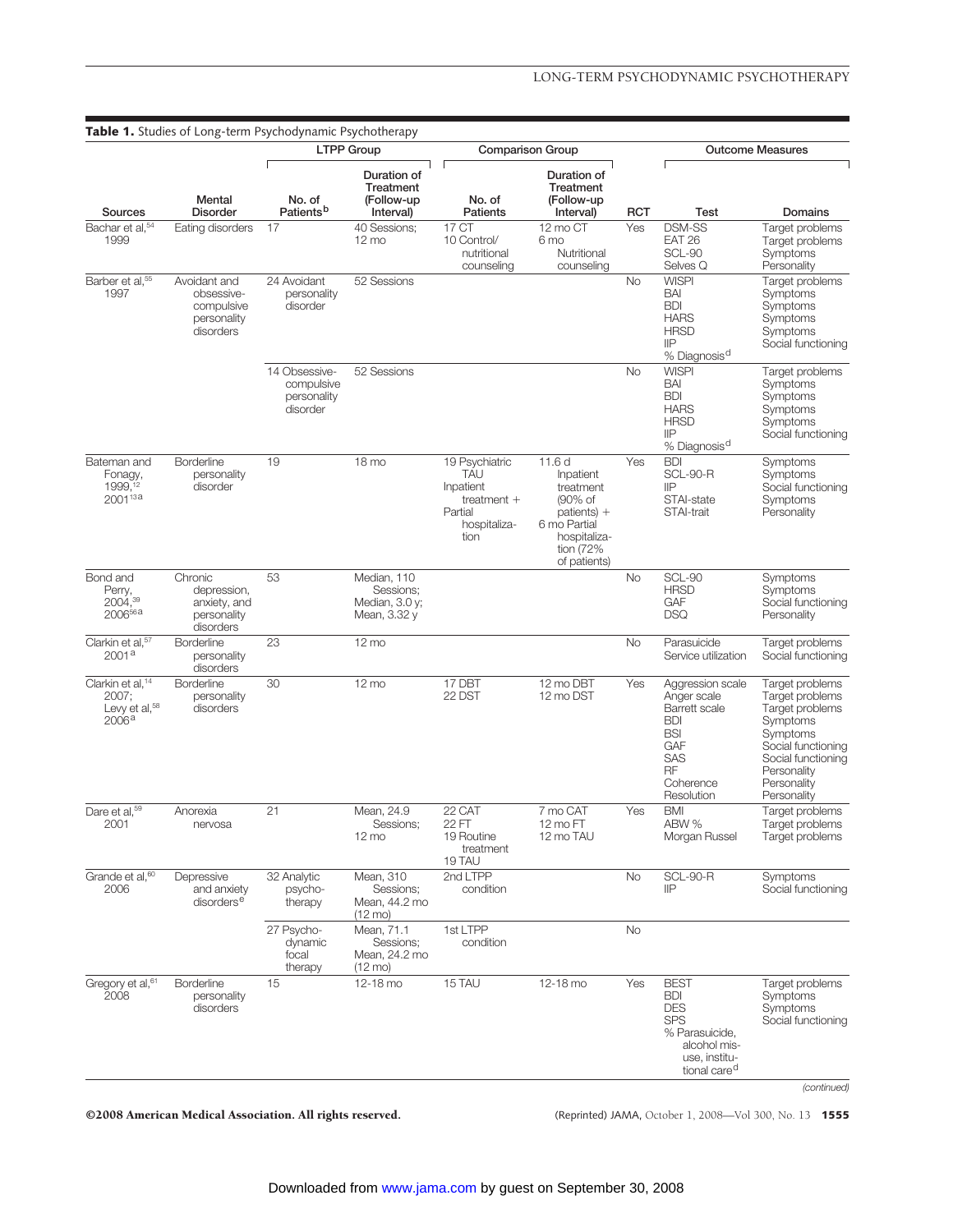# LONG-TERM PSYCHODYNAMIC PSYCHOTHERAPY

|                                           |                                                                         | Table 1. Studies of Long-term Psychodynamic Psychotherapy (cont)<br><b>LTPP Group</b> |                                                              | <b>Comparison Group</b>                      |                                                                       |            | <b>Outcome Measures</b>                                                                                                                                      |                                                                                                                                                                                                                         |
|-------------------------------------------|-------------------------------------------------------------------------|---------------------------------------------------------------------------------------|--------------------------------------------------------------|----------------------------------------------|-----------------------------------------------------------------------|------------|--------------------------------------------------------------------------------------------------------------------------------------------------------------|-------------------------------------------------------------------------------------------------------------------------------------------------------------------------------------------------------------------------|
|                                           |                                                                         |                                                                                       |                                                              |                                              |                                                                       |            |                                                                                                                                                              |                                                                                                                                                                                                                         |
|                                           | Mental                                                                  | No. of<br>Patients <sup>b</sup>                                                       | Duration of<br>Treatment<br>(Follow-up                       | No. of                                       | Duration of<br>Treatment<br>(Follow-up                                |            |                                                                                                                                                              |                                                                                                                                                                                                                         |
| Sources                                   | <b>Disorder</b>                                                         |                                                                                       | Interval)                                                    | <b>Patients</b>                              | Interval)                                                             | <b>RCT</b> | Test                                                                                                                                                         | Domains                                                                                                                                                                                                                 |
| Høglend et al, 62<br>2006,<br>200863      | Depressive,<br>anxiety and<br>personality<br>disorders <sup>e</sup>     | 52 Transfer-<br>ence<br>interpreta-<br>tion                                           | 33 Sessions;<br>$12 \text{ mo}$<br>(12 mo, 24 mo)            | 2nd LTPP<br>condition                        |                                                                       | Yes        | <b>PFS</b><br>SCL-90-R<br>IIP<br>GAF                                                                                                                         | Target problems<br>Symptoms<br>Social functioning<br>Social functioning                                                                                                                                                 |
|                                           |                                                                         | 48 No transfer-<br>ence<br>interpreta-<br>tion                                        | 33 Sessions;<br>12 mo<br>(12mo, 24 mo)                       | 1st LTPP<br>condition                        |                                                                       | Yes        | <b>PFS</b><br>SCL-90-R<br>IIP<br><b>GAF</b>                                                                                                                  | Target problems<br>Symptoms<br>Social functioning<br>Social functioning                                                                                                                                                 |
| Huber and<br>Klug, 65<br>2006             | Depressive<br>disorders                                                 | 35                                                                                    | 229 Sessions;<br>Mean, 48.8 mo                               | 8 PFT <sup>c</sup>                           | 60.6 Sessions<br>19.4 mo                                              | Yes        | <b>BDI</b><br>SCL-90-R<br>HP                                                                                                                                 | Target problems<br>Symptoms<br>Social functioning                                                                                                                                                                       |
| Knekt et al, 66,67<br>2008                | Depressive or<br>anxiety<br>disorders                                   | 128                                                                                   | 235 Sessions;<br>$≤36$ mo                                    | 101 STPP <sup>c</sup><br>97 SFT <sup>c</sup> | 20 STPP<br>sessions<br>5-6 mo<br>$\leq$ 12 SFT<br>sessions<br>$≤8$ mo | Yes        | <b>BDI</b><br><b>HRSD</b><br><b>HARS</b><br><b>SCL-Anxiety</b><br>SCL-90-GSI<br><b>WAI</b><br>SAS-W<br><b>PPFS</b><br><b>NSLD</b>                            | Target problems<br>Target problems<br>Target problems<br>Target problems<br>Symptoms<br>Social functioning<br>Social functioning<br>Social functioning<br>Social functioning                                            |
| Korner et al, <sup>68</sup><br>2006       | Borderline<br>personality<br>disorder                                   | 29                                                                                    | $12 \text{ mo}$                                              | 31 TAU                                       | $12 \text{ mo}$                                                       | No         | DSM-III-R Score<br>GAF                                                                                                                                       | Target problems<br>Social functioning                                                                                                                                                                                   |
| Leichsenring<br>et al, $69$<br>2005       | Depressive,<br>anxiety,<br>and<br>personality<br>disorders <sup>e</sup> | 36                                                                                    | Mean, 253<br>sessions;<br>Mean, 37.4 mo<br>$(12 \text{ mo})$ |                                              |                                                                       | No         | <b>GAF</b><br>SCL-90-R<br><b>FLZ</b><br>IIP                                                                                                                  | Target problems<br>Symptoms<br>Personality<br>Social functioning                                                                                                                                                        |
| Luborsky<br>et al, $70$<br>2001           | Heterogeneous<br>disorders                                              | 17                                                                                    | $>50$ Sessions                                               |                                              |                                                                       | No         | <b>GAF</b><br><b>HSRS</b>                                                                                                                                    | Social functioning<br>Social functioning                                                                                                                                                                                |
| Monsen<br>et al, $71,72$<br>1995          | Personality<br>disorders                                                | 23                                                                                    | Mean, 25.4 mo<br>$(60 \text{ mo})$                           |                                              |                                                                       | No         | Affect<br><b>MMPI</b><br>$[D + Pt + Si]$<br>$[F + pa + sc]$                                                                                                  | Target problems<br>Target problems<br>Symptoms<br>Personality                                                                                                                                                           |
| Piper et al, <sup>73</sup><br>1984        | Heterogeneous<br>disorders<br>30%<br>Personality<br>disorders           | 30                                                                                    | Mean, 76<br>sessions;<br>(6 mo)                              | 27 Individual<br><b>STPP</b>                 | Mean, 22<br>sessions<br>$(6 \text{ mo})$                              | Yes        | <b>TSP</b><br><b>TSPI</b><br><b>TSIA</b><br><b>TSIAI</b><br><b>TST</b><br><b>TSTI</b><br>Cornell<br>DA<br>CATT<br><b>IBSP</b><br><b>IBSD</b><br><b>SSIAM</b> | Target problems<br>Target problems<br>Target problems<br>Target problems<br>Target problems<br>Target problems<br>Symptoms<br>Symptoms<br>Personality<br>Social functioning<br>Social functioning<br>Social functioning |
| Rudolf et al. <sup>74</sup><br>1994       | Depressive,<br>anxiety,<br>and<br>personality<br>disorders <sup>e</sup> | 44                                                                                    | Mean, 265<br>sessions                                        | 56 PFT <sup>c</sup><br>164 POI <sup>c</sup>  | 5-200 PFT<br>sessions,<br>2.6 mo, POI                                 | <b>No</b>  | PSKB-SE1<br>PSKB-SE <sub>2</sub>                                                                                                                             | Symptoms<br>Personality                                                                                                                                                                                                 |
| Sandell et al, <sup>75</sup><br>2000      | Heterogeneous<br>disorders                                              | 24 Psycho-<br>analysis                                                                | Mean, 642<br>sessions;<br>Mean, 54 mo<br>(12 mo, 24 mo)      | 27 Low-dose<br>therapies <sup>c</sup>        |                                                                       | <b>No</b>  | SCL-90-R<br><b>SOCS</b><br><b>SAS</b>                                                                                                                        | Symptoms<br>Personality<br>Social functioning                                                                                                                                                                           |
|                                           |                                                                         | 129 LTPP                                                                              | 43 mo LTPP<br>(12 mo, 24 mo)                                 | 27 Low-dose<br>therapies <sup>c</sup>        |                                                                       | <b>No</b>  | SCL-90-R<br><b>SOCS</b><br><b>SAS</b>                                                                                                                        | Symptoms<br>Personality<br>Social functioning                                                                                                                                                                           |
| Stevenson<br>and<br>Meares, <sup>76</sup> | <b>Borderline</b><br>personality<br>disorders                           | 30                                                                                    | $12 \text{ mo}$                                              |                                              |                                                                       | No         | <b>DSM-III Score</b><br>Cornell<br>Behavior                                                                                                                  | Target problems<br>Symptoms<br>Social functioning                                                                                                                                                                       |
| 1992                                      |                                                                         |                                                                                       |                                                              |                                              |                                                                       |            |                                                                                                                                                              | (continued)                                                                                                                                                                                                             |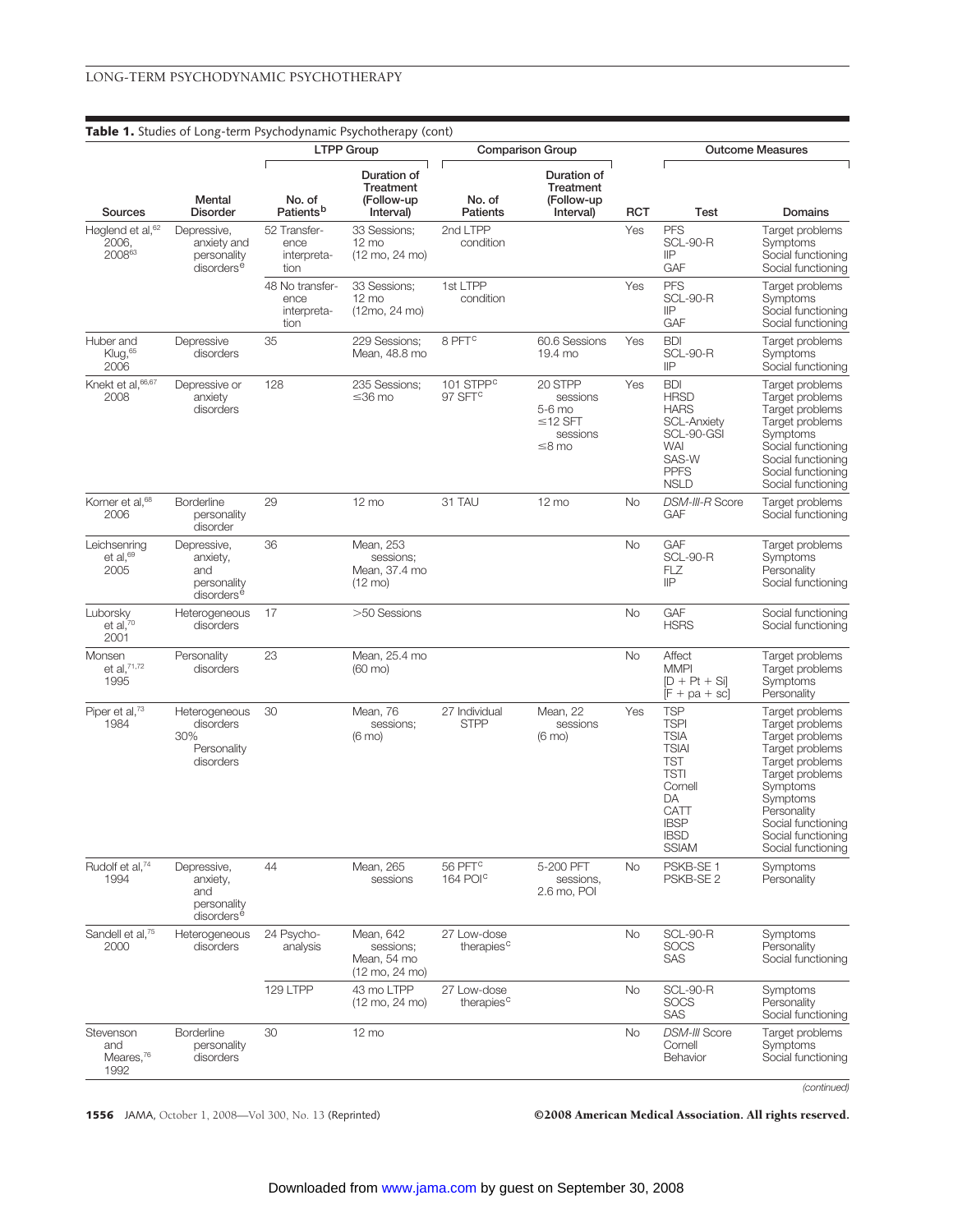|                                                   | <b>Table 1.</b> Studies of Long-term Psychodynamic Psychotherapy (cont)             |                                                             |                                                            |                         |                                                            |            |                                                                               |                                                   |
|---------------------------------------------------|-------------------------------------------------------------------------------------|-------------------------------------------------------------|------------------------------------------------------------|-------------------------|------------------------------------------------------------|------------|-------------------------------------------------------------------------------|---------------------------------------------------|
|                                                   |                                                                                     | <b>LTPP Group</b>                                           |                                                            | <b>Comparison Group</b> |                                                            |            | <b>Outcome Measures</b>                                                       |                                                   |
| Sources                                           | Mental<br><b>Disorder</b>                                                           | No. of<br>Patients <sup>b</sup>                             | Duration of<br><b>Treatment</b><br>(Follow-up<br>Interval) | No. of<br>Patients      | Duration of<br><b>Treatment</b><br>(Follow-up<br>Interval) | <b>RCT</b> | <b>Test</b>                                                                   | Domains                                           |
| Svartberg, et<br>al, <sup>77</sup> 2004           | Cluster C<br>personality<br>disorders                                               | 25                                                          | 40 sessions;<br>Mean, 16.9 mo<br>$(6, 12, 24 \text{ mo})$  | 25 CT                   | 18.3 mo<br>$(6, 12, 24 \text{ mo})$                        | Yes        | Millon<br>SCL-90-R<br>IIP                                                     | Target problems<br>Symptoms<br>Social functioning |
| Vinnars et al. <sup>78</sup><br>2005 <sup>a</sup> | Personality<br>disorders                                                            | 80 Manualized<br>psychody-<br>namic<br>therapy              | $\geq$ 12 mo<br>$(12 \text{ mo}, 36 \text{ mo})$           | 2nd LTPP<br>condition   |                                                            | Yes        | DSM-IV score<br>SCL-90-T<br><b>GAF</b><br>Change in<br>diagnosis <sup>d</sup> | Target problems<br>Symptoms<br>Social functioning |
|                                                   |                                                                                     | 76 Community-<br>delivered<br>psychody-<br>namic<br>therapy | $\geq$ 12 mo<br>$(12 \text{ mo}, 36 \text{ mo})$           | 1st LTPP<br>condition   |                                                            | Yes        | DSM-IV score<br>SCL-90-T<br><b>GAF</b><br>Change in<br>diagnosis <sup>d</sup> | Target problems<br>Symptoms<br>Social functioning |
| Wilczek et al, <sup>79</sup><br>2004              | Heterogeneous<br>disorders<br>Only "character<br>pathology"<br>patients<br>included | 36                                                          | Mean, 159<br>sessions<br>$(6 \text{ mo})$                  |                         |                                                            | <b>No</b>  | <b>KAPP</b><br>CPRS-S-A <sup>d</sup><br>GAF <sup>d</sup>                      | Target problems                                   |

Abbreviations: ABW, average body weight; BAI, Beck Anxiety Inventory; BDI, Beck Depression Inventory; BEST, Borderline Evaluation of Severity Over Time; BMI, body mass index;<br>BSI, Brief Symptom Inventory; CAT, cognitive-an social introversion subscales of MMPI; *DSM-III-R, Diagnostic and Statistical Manual of Mental Disorders* (Third Edition Revised); *DSM-SS,* DSM Symptomatology Scale for Anorexia<br>and Bulimia; DSQ, Defense Style Questionnai HSRS, Health Sickness Rating Scale; IBSD, Interpersonal Behavior Scale (discrepancy between present and ideal functioning); IBSP, International Behavior Scale (present function-<br>ing); IIP, Inventory of Interpersonal Proble Inventory; NSLD, number of sick-leave days, PFS, Psychodynamic Functioning Scales; PFT, Psychodynamic Focal Therapy; POI, psychodynamically oriented inpatient treatment;<br>PPFS, Perceived Psychological Functioning Scale; PSK Symptom Check List-90 revised; SFT, solution- focused therapy, SOCS, Sense of Coherence Scale; SPS, Social Provisions Scale; SSIAM, Structured and Scaled Interview to<br>Assess Maladjustment; STAI, State-Trait Anxiety Invento objective; WAI, Work Ability Index, WISPI, Wisconsin Personality Disorders Inventory; % Diagnosis, percentage of patients fulfilling criteria for diagnosis.<br><sup>a</sup>LTPP combined with psychotropic medication in some patients of

b<sub>Intention to treat samples</sub>

c member is a set set present comparison groups were not included in this meta-analysis.

dThese outcome measures were not included (no data to calculate effect size d for the respective treatment or patient group).

ePredominant diagnoses in sample.

lasting  $\geq 1$  year), multiple mental disorders (defined as 2 or more diagnoses of mental disorders), and complex depressive or anxiety disorders.

Treatment manuals or manual-like guidelines were applied in 12 studies.‡

The mean (SD) number of sessions carried out in the 23 studies of LTPP was 151.38 (154.98) and a median of 73.50. The duration of therapy was 94.81 (58.79) weeks and a median of 69.00.

For LTPP the mean (SD) length of follow-up period after treatment was 93.23 (64.93) weeks.

In 16 of the 23 studies, outcome data for LTPP alone without any concomitant psychotropic medication were reported.§ In 7 studies, some patients received concomitant psychotropic medication as needed (ie, because of higher symptom severity or other clinical factors).12,14,39,57,61,66,78

#### **Tests for Heterogeneity**

To test for heterogeneity of the effects of LTPP, we used the *Q* statistic.44,52 To assess the degree of heterogeneity, we calculated the  $I^2$  index.<sup>48</sup> For some outcome analyses, *Q* yielded a significant result. In the total sample of 23 studies, for example, this was true for overall outcome at the posttest assessment (*Q*=53.71; *P*=.002; I2=49%). In the 8 comparative studies of LTPP, how-

ever, *Q* was significant for only 2 variables, both for follow-up data for which only 2 studies allowed the calculation of the respective effect sizes (target problems: *Q*=11.92; *P*=.001; I2=92%; social functioning: *Q*=4.53; *P*=.03;  $I^2$ =78%). In the comparative studies, the  $I^2$  index for overall outcome was  $0\%$ , for target problems, 45%; for symptoms, 46%; for personality functioning, 60%; and social functioning, 51% at the time of posttest indicating low to medium heterogeneity.80 For followup, the number of studies providing data was too limited to calculate reasonable  $I^2$  statistics. To take heterogeneity between studies into account, we used the random-effects model ‡References 12, 14, 54, 55, 57, 59, 61, 62, 68, 76-78. §References 54, 55, 59, 60, 62, 65, 68-71, 73-77, 79. throughout.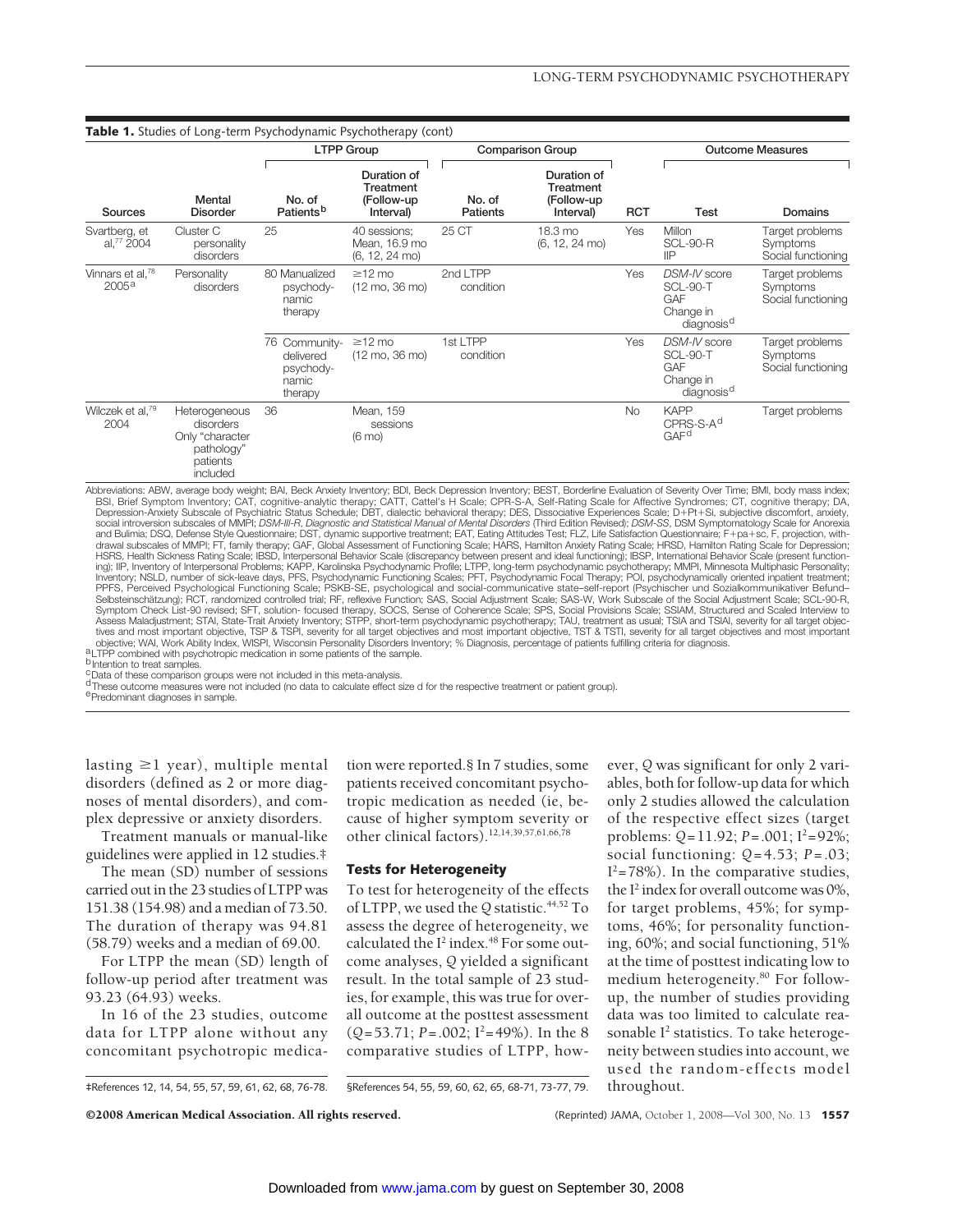#### **Tests for Publication Bias**

To reduce the file-drawer effect, we tried to identify unpublished studies via the Internet and by contacting researchers. Only 1 additional LTPP study was identified, but it was not included because long-term group therapy was applied.81 To test for publication bias, we calculated the Spearman rank correlation between effect size and sample size across studies. A significant correlation may indicate a publication bias in which studies with larger effect sizes in 1 direction are more likely to be published.<sup>82</sup> Due to the small number of studies providing follow-up data, we assessed the correlations for only the posttreatment effect sizes. All correlations were nonsignificant  $(P > .30)$ .

As another test for publication bias, we assessed the fail-safe number according to Rosenthal for the posttreatment effect sizes.<sup>49</sup> A fail-safe number is the number of nonsignificant, unpublished, or missing studies that would need to be added to a metaanalysis in order to change the results of the meta-analysis from significance to nonsignificance. In the total sample of studies examining LTPP alone, the fail-safe numbers were 921 for overall outcome, 535 for target problems, 623 for general symptoms, and 358 for so-

cial functioning. Due to the smaller number of studies providing data for outcome measures of personality functioning, the fail-safe number was 42 for personality functioning. Even this number is almost twice the number of studies we included. We therefore failed to find any indication of publication bias in this meta-analysis.

# **Correlation of Quality Ratings With Outcome**

To examine the relationship between study quality and outcome of LTPP, the within-group effect sizes for overall outcome, target problems, general symptoms, personality functioning, and so-



Overall outcome was assessed by averaging the effect sizes of target problems, general psychiatric symptoms, and personality and social functioning. Effect sizes are Hedges d (ie, within-group effect sizes), measured at the beginning and end of therapy. Error bars represent 95% confidence intervals (CIs). Studies are stratified into randomized controlled trials (RCTs) vs observational studies (with or without control groups).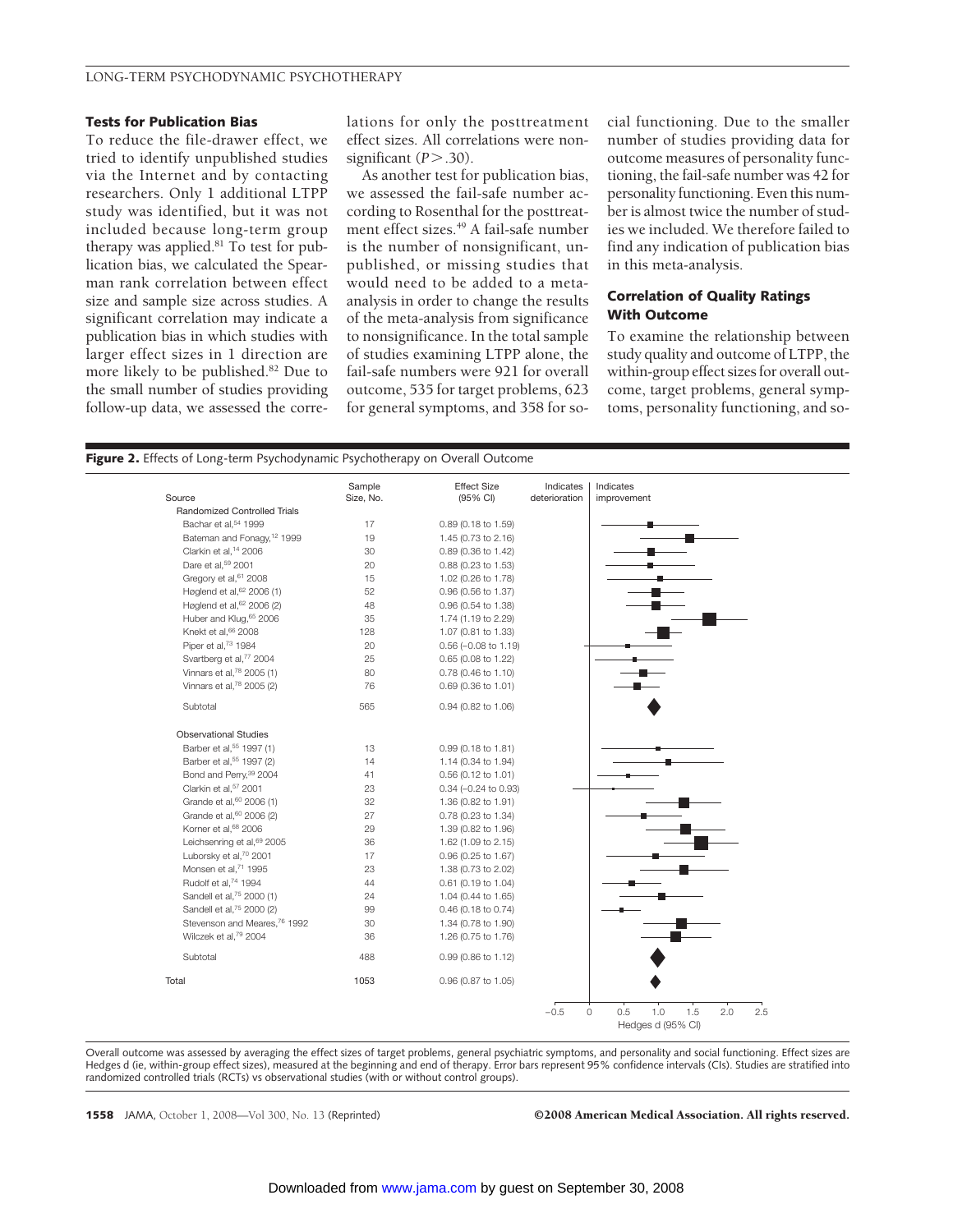cial functioning were correlated with the total score of the Jadad scale. Due to the small number of studies providing follow-up data, correlations were only calculated for posttreatment effect sizes. For this purpose, the average score of the 2 raters was used. All correlations were nonsignificant (*P* $> 0.28$ ).

# **Comparison of RCTs With Observational Studies**

A forest plot listing the within-group, ie, pretreatment-posttreatment, effect sizes of LTPP on overall outcome for each of the 23 studies is presented in Figure 2. Data are presented separately for RCTs and observational studies. Considering each LTPP condition included in the 23 studies resulted in a total of 13 effect sizes for randomized trials and 15 effect sizes for observational studies.

To test for differences between RCTs and effectiveness (observational) studies, we calculated point biserial correlations in the total sample of 23 studies between the within-group effect size of LTPP at posttest and the type of study design (RCT, 1; observational studies, 0). According to the results, all correlations with outcome measures were nonsignificant ( $P$ >.36). Observational studies, therefore, did not provide effect sizes significantly different from those of RCTs. There were also no significant differences between the effect sizes of 16 controlled and 7 uncontrolled studies when the 5 studies including observational control groups<sup>55,60,68,74,75</sup>(Table 1) were included  $(P > .22)$ .

In view of these findings, data from RCTs and observational studies were combined in the further analyses of effect sizes of LTPP (see total score in Figure 2).

# **Effects of LTPP vs Those of Other Psychotherapy Methods**

Eight controlled studies provided the data necessary for comparative analyses of LTPP with other forms of psychotherapy.12,14,54,59,61,68,73,77 These studies included the treatment of personality, eating, and heterogeneous disorders (Table 1). The psychotherapeutic treatments applied in the comparison groups included CBT, cognitive-analytic therapy, dialecticalbehavioral therapy, family therapy, supportive therapy, short-term psychodynamic therapy, and psychiatric treatment as usual (Table 1). For the sample of comparative studies, we tested for a correlation between psychotropic medication (0/1) and outcome. Due to the small number of studies providing data for follow-up assessments, tests of significance were carried out only for the posttherapy data, not for the follow-up data. None of the correlations were significant  $(P > .13)$ . For this reason, we included studies of both LTPP alone and LTPP combined with psychotropic medication in the comparative analyses of LTPP vs other methods of psychotherapy.

In the 8 studies included, the mean (SD) duration of LTPP was 53.41 (30.92) weeks and a median of 52 weeks. The mean number of LTPP sessions was 102.57 (135.58), and a median of 49 sessions. In the comparison groups, the mean treatment duration was 39.02 (22.77) weeks, and a median of 52 weeks; the mean number of sessions was 32.58 (27.65), and a median of 22 sessions. Comparing the within-group effects of LTPP with those of the comparison groups will yield information about the possible additional benefit of LTPP. Due to the small number of studies providing data for follow-up assessments, tests of significance were carried out only for the posttherapy data, not for the follow-up data.

We calculated point biserial correlations  $(r_p)$  between the within-group effect sizes and type of treatment (LTPP vs other psychotherapies, 1/0) as a measure of between-group effect size as described in the methods section.<sup>41,42</sup> According to Cohen,<sup>42(p82)</sup> a point biserial correlation of 0.371 constitutes a large effect size. The point biserial correlation was also used to test for significance of differences between LTPP and other methods of psychotherapy. As a first step, we compared LTPP with other forms of psychotherapy applied in the

comparison groups across the various mental disorders treated in the 8 studies listed above. This comparison included 8 treatment conditions of LTPP and 12 treatment conditions of other psychotherapeutic methods. According to the results, the point biserial correlation between the within-group effect size and treatment condition was significant for overall outcome  $(r_p=0.60)$ ; 95% CI, 0.25-0.81; *P*=.005, n=20), target problems (*rp*=0.49; 95% CI, 0.08- 0.76; *P*=.04, n=18), and personality functioning  $(r_p=0.76; 95\% \text{ CI}, 0.33-$ 0.93; *P*=.02, n=9). Thus, LTPP yielded significantly larger pretreatmentposttreatment effect sizes in overall effectiveness (0.96 vs 0.47), target problems (1.16 vs 0.61), and personality functioning (0.90 vs 0.19) than did other forms of psychotherapy applied in the comparison groups. The between-group effect sizes of  $r_p = 0.60$ , 0.49, and 0.76, respectively, clearly exceed the value of 0.371 and are therefore considered large effects.<sup>42</sup> For social functioning, the between-group effect size was large as well  $(r_p=0.39)$ ; 95% CI, −0.13 to 0.74; *P*=.19, n=13), but not significant due to the small number of studies reporting this outcome (symptoms:  $r_p = 0.29$ ; 95% CI −0.22 to 0.68; *P*=.30, n=14).

In the second step of the comparative analysis, we focused on those studies including complex mental disorders that we defined as personality disorders, chronic mental disorders, or multiple mental disorders. For this purpose, 1 study had to be excluded from analysis because the patient sample was not described as having any of these conditions.73 In order to achieve a sufficient sample size, we did not conduct separate analyses for chronic mental disorders, multiple mental disorders, personality disorders, or complex depression and anxiety disorders. We instead lumped these studies together as studies including "complex mental disorders." In these studies, the point biserial correlation between treatment condition (LTPP vs other psychotherapies) and within-group effect sizes was again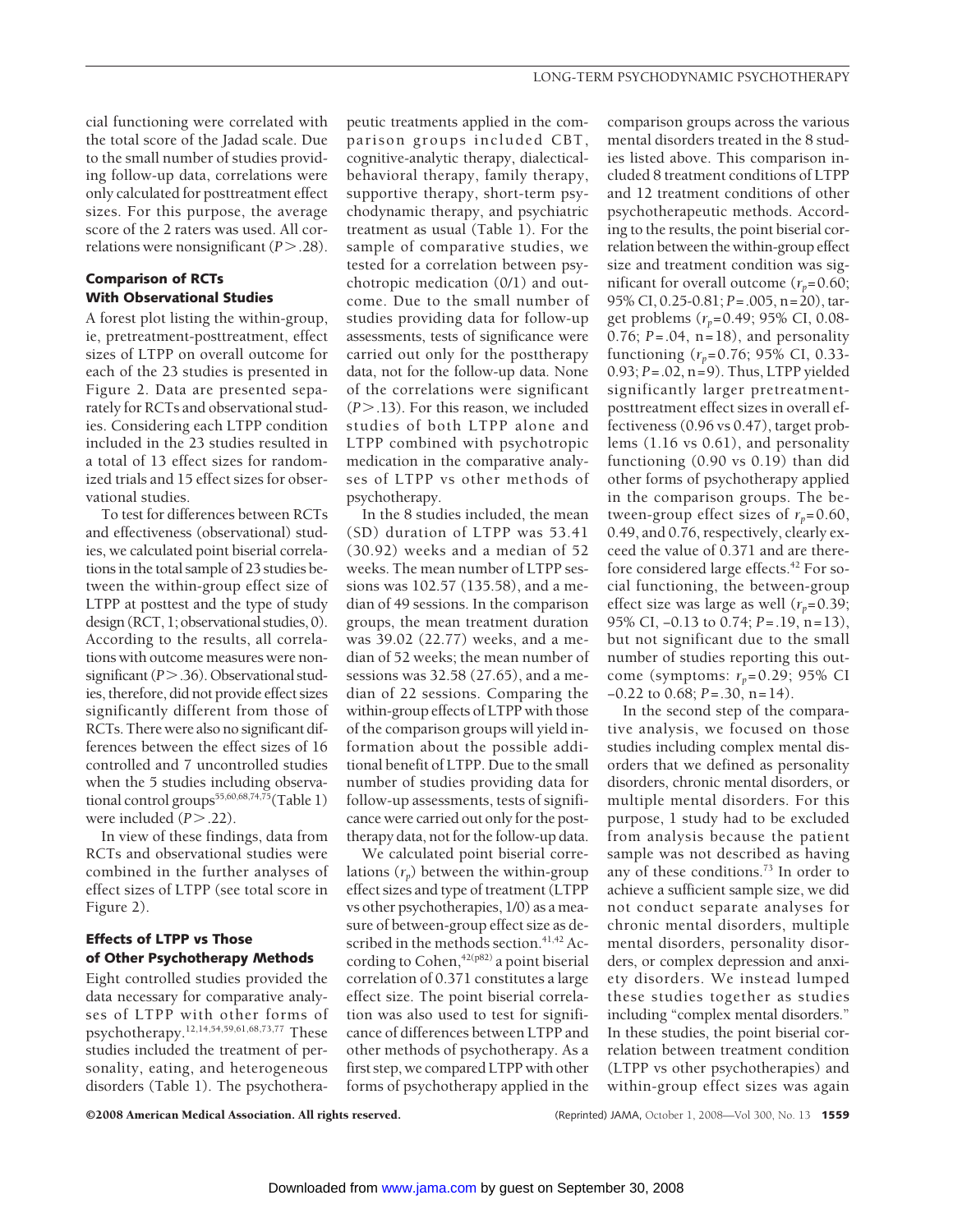**Table 2.** Effect Sizes (d) of Long-term Psychodynamic Psychotherapy Alone Across Various Mental Disorders

|                                                      | No. of<br><b>Treatment</b><br>Conditions <sup>a</sup> | d (95% CI)            | P Value<br>(2-Tailed Test) |
|------------------------------------------------------|-------------------------------------------------------|-----------------------|----------------------------|
| Overall effectiveness pretherapy<br>vs posttherapy   | 20                                                    | 1.03 (0.84 to 1.22)   | < 0.001                    |
| Overall effectiveness pretherapy<br>vs follow-up     | 8                                                     | 1.25 (1.00 to 1.49)   | < 0.001                    |
| Target problems pretherapy<br>vs posttherapy         | 14                                                    | 1.54 (1.20 to 1.87)   | < 0.01                     |
| Target problems pretherapy<br>vs follow-up           | 6                                                     | 1.98 (1.37 to 2.59)   | < 0.01                     |
| Psychiatric symptoms pretherapy<br>vs posttherapy    | 17                                                    | $0.91$ (0.72 to 1.11) | < 0.01                     |
| Psychiatric symptoms pretherapy<br>vs follow-up      | 6                                                     | 1.06 (0.64 to 1.47)   | .001                       |
| Personality functioning pretherapy<br>vs posttherapy | 7                                                     | 0.78 (0.30 to 1.26)   | .005                       |
| Personality functioning<br>pretherapy vs follow-up   | 3                                                     | 1.02 (-0.99 to 3.03)  |                            |
| Social functioning pretherapy<br>vs posttherapy      | 14                                                    | 0.81 (0.60 to 1.03)   | < 0.001                    |
| Social functioning pretherapy<br>vs follow-up        | 7                                                     | 0.91 (0.49 to 1.34)   | .003                       |

Abbreviations: CI, confidence interval; d, Hedges d; blank cell indicates that no tests of significance were performed<br>due to the small number of studies providing data.

a Because some studies included more than 1 form of long-term psychodynamic psychotherapy, the number of treatment conditions in some cases differs from the number of studies.

significant for overall outcome (*rp*=0.68; 95% CI, 0.35-0.86; *P*=.002, n=18), target problems ( $r_p$ =0.69; 95%) CI, 0.34-0.87; *P*=.003, n=16), and personality functioning  $(r_p=0.96; 95\%)$ CI, 0.84-0.99;  $P < .001$ , n=7). The between-group effect sizes were also large, but not significant for general psychiatric symptoms  $(r_p=0.40; 95\%)$ CI, −0.14 to 0.76; *P*=.20, n=12) and social functioning  $(r_p=0.45; 95\% \text{ CI},$ −0.11 to 0.79; *P* =.17, n=11). The between-group effect sizes of  $r_p = 0.68$ , 0.69, and 0.96 are equivalent to Cohen d=1.8 (95% CI, 0.7-3.4), 1.9 (95% CI, 0.7-3.5), and 6.9 (95% CI, 3.0-14.6), respectively.<sup>42(p22)</sup> In complex mental disorders, therefore, the differences in effect size between LTPP and other forms of psychotherapy for overall outcome, target problems, and personality functioning were between 1.8 and 6.9 standard deviations. Effect sizes can be transformed into percentiles.<sup>42,83</sup> For example, a betweengroup effect size of 1.8 (95% CI, 0.7- 3.4), as identified in overall outcome, indicates that after treatment with LTPP patients on average were better

off than 96% of the patients in the comparison groups.

## **Comparison of LTPP Alone and LTPP Combined With Psychotropic Medication**

In 7 of the total sample of 23 studies, some patients received concomitant psychotropic medication as needed (ie, patients were not randomly assigned to medication but received medication because of higher symptom severity or other clinical factors). Therefore, we again compared the effect sizes of LTPP alone (16 studies)  $\parallel$  and LTPP combined with psychotropic medication (7 studies)<sup>12,14,39,57,61,66,78</sup> by calculating the point biserial correlation between effect size and treatment condition (LTPP alone vs LTPP combined with psychotropic medication, 0/1). For target problems, the correlation was significant  $(r_p = -0.45; 95\% \text{ CI}, -0.11 \text{ to } -0.69;$ *P*=.05). This means that LTPP combined with psychotropic medication yielded significantly smaller pretreatment-posttreatment effect sizes than

LTPP alone in those studies. To avoid bias when estimating the effects of LTPP in specific groups of patients, we decided to include only studies of LTPP alone without concomitant psychotropic medication.

# **Effects for LTPP Alone Across Various Mental Disorders**

As a first step, we assessed the outcome of LTPP alone by evaluating the effect sizes across the various mental disorders treated in the respective studies of LTPP alone.¶ Four of these 16 studies included 2 treatment conditions of LTPP.55,60,62,75 Thus, 16 studies and 20 treatment conditions of LTPP encompassing 641 patients were evaluated. The within-group effect sizes of LTPP are presented in **TABLE 2**. According to the results, LTPP yielded significant pretreatment-posttreatment effect sizes that were stable at follow-up for all outcome areas. With the exception of personality functioning (0.78), all effect sizes including those at follow-up were more than 0.80 indicating large effects. For overall outcome, we compared the posttreatment effect sizes of LTPP alone with those at follow-up. The effect sizes significantly increased at follow-up (*t*=3.76, *P*=.007).

#### **Therapy Duration and Effect Sizes**

In the studies of LTPP alone, the number of sessions correlated significantly with the outcome for target problems (Spearman  $r_s = 0.62$ , *P*=.03, n=12) and general psychiatric symptoms (*rs*=0.54, *P*=.04, n=15), at posttest time points. The correlations with overall outcome  $(r_s = 0.29)$ , *P*=.25, n=17), changes in personality (*rs*=0.43, *P* =.40, n=6), and social functioning  $(r_s = 0.11, P = .73, n = 12)$ were not significant. The duration of therapy (weeks) did not show significant correlations with outcome of LTPP alone  $(P > .07)$ . Again, no correlations were calculated for follow-up data due to the small number of studies providing such data.

References 54, 55, 59, 60, 62, 65, 68-71, 73-77, 79. ¶References 54, 55, 59, 60, 62, 65, 68-71, 73-77, 79.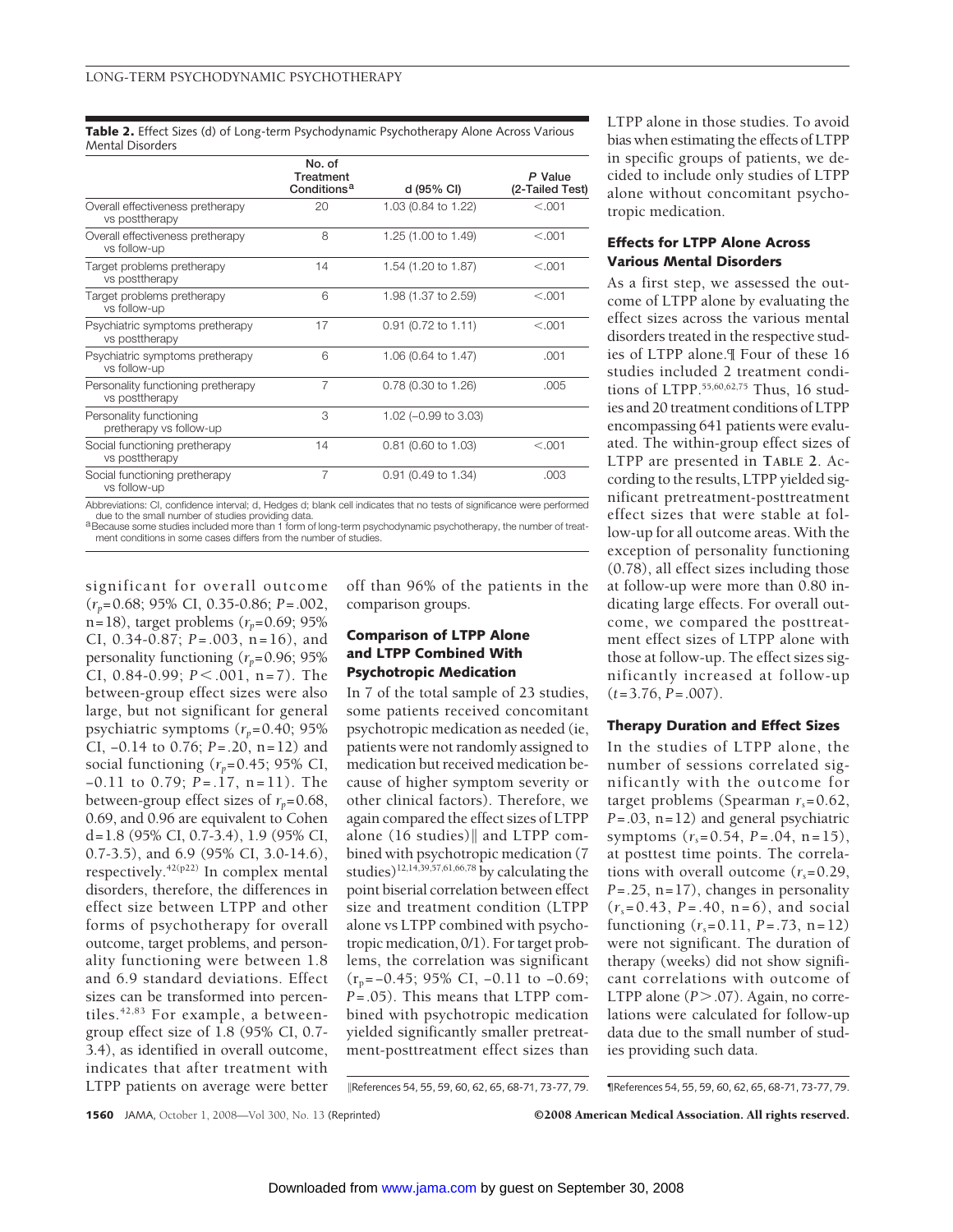# **Effect Sizes for LTPP Alone in Patients With Personality Disorders**

Ten studies included treatments of personality disorders by LTPP (Table 1).# Five studies examined the effects of LTPP alone.<sup>55,68,71,76,77</sup> One study included 2 different groups of personality disorders (avoidant and obsessivecompulsive personality disorder) treated with LTPP.<sup>55</sup> Thus, 5 studies and 6 treatment conditions of LTPP encompassing 134 patients were evaluated with regard to the treatment of personality disorders. According to the results, LTPP alone yielded significant effect sizes for overall outcome, target problems, general psychiatric symptoms, and social functioning at posttest time points (**TABLE 3**). All these effect sizes were more than 0.80 indicating large effects. Large effect sizes were also observed for personality functioning at posttest and for all outcome areas at follow-up. Due to the small number of studies, however, we performed no tests of significance for these findings (Table 3). Also in the following analyses, no tests of significance were performed for follow-up data because of small sample size.

# **Effect Sizes for LTPP Alone in Patients With Chronic Mental Disorders**

In 7 studies, patients with chronic mental disorders (defined as mental disorders lasting  $\geq 1$  year) were treated with LTPP alone.54,59,60,65,69,74,75 This subsample of studies overlaps in part with the studies of multiple mental disorders and depressive and anxiety disorders described below. Two studies included 2 different treatment conditions of LTPP.<sup>60,75</sup> Thus, the data from 7 studies including 9 LTPP treatment conditions including 334 patients were entered in our meta-analysis. According to the results, LTPP alone yielded significant and large effect sizes for overall outcome, general psychiatric symptoms, personality functioning, and social functioning at posttest time points (Table 3). All effect sizes including those at follow-up were again more than 0.80 indicating large effects in all outcome areas.

## **Effect Sizes for LTPP Alone in Patients With Multiple Mental Disorders**

To assess the outcome of LTPP alone in patients with multiple mental disorders, we separately evaluated those studies in which at least 50% of the patient sample had 2 or more diagnoses of mental disorders. This group of studies overlaps in part with the studies of personality disorders, chronic mental disorders, and depressive and anxiety disorders because these mental disorders are usually highly comorbid.17-21 This condition was true for 8 studies of LTPP alone.<sup>55,60,62,65,69,71,74,77</sup> Three of

**Table 3.** Effect Sizes (d) of Long-term Psychodynamic Psychotherapy Alone in Patients With Personality Disorders and Chronic Mental Disorders

|                                                                                              | No. of<br><b>Treatment</b><br>Conditions <sup>a</sup> | d (95% CI)             | P Value<br>(2-Tailed Test) |
|----------------------------------------------------------------------------------------------|-------------------------------------------------------|------------------------|----------------------------|
| Patients with personality disorders<br>Overall effectiveness pretherapy<br>vs posttherapy    | 6                                                     | 1.16 (0.82 to 1.50)    | < 0.001                    |
| Overall effectiveness pretherapy<br>vs follow-up                                             | $\overline{2}$                                        | 1.21 $(-1.62$ to 4.03) |                            |
| Target problems pretherapy<br>vs posttherapy                                                 | 6                                                     | 1.58 (0.80 to 2.35)    | .004                       |
| Target problems pretherapy<br>vs follow-up                                                   | $\overline{2}$                                        | 1.65 (-5.90 to 9.19)   |                            |
| Psychiatric symptoms pretherapy<br>vs posttherapy                                            | 5                                                     | 0.89 (0.49 to 1.29)    | .002                       |
| Psychiatric symptoms pretherapy<br>vs follow-up                                              | $\overline{2}$                                        | $0.92$ (-1.81 to 3.65) |                            |
| Personality functioning pretherapy<br>vs posttherapy                                         | $\mathbf{1}$                                          | $0.95(-)$              |                            |
| Personality functioning pretherapy<br>vs follow-up                                           | 1                                                     | $1.04(-)$              |                            |
| Social functioning pretherapy<br>vs posttherapy                                              | 5                                                     | 0.82 (0.39 to 1.25)    | .007                       |
| Social functioning pretherapy<br>vs follow-up                                                | 1                                                     | $1.13(-)$              |                            |
| Patients with chronic mental disorders<br>Overall effectiveness pretherapy<br>vs posttherapy | 9                                                     | 1.05 (0.61 to 1.48)    | < 0.001                    |
| Overall effectiveness pretherapy<br>vs follow-up                                             | 3                                                     | 1.36 (0.21 to 2.51)    |                            |
| Target problems pretherapy<br>vs posttherapy                                                 | 4                                                     | 1.70 (0.40 to 3.00)    |                            |
| Target problems pretherapy<br>vs follow-up                                                   | 1                                                     | $2.45(-)$              |                            |
| Psychiatric symptoms pretherapy<br>vs posttherapy                                            | 8                                                     | 1.05 (0.69 to 1.41)    | < 0.001                    |
| Psychiatric symptoms pretherapy<br>vs follow-up                                              | 3                                                     | 1.32 (0.63 to 2.01)    |                            |
| Personality functioning pretherapy<br>vs posttherapy                                         | 5                                                     | 0.87 (0.18 to 1.56)    | .02                        |
| Personality functioning pretherapy<br>vs follow-up                                           | 1                                                     | $1.79(-)$              |                            |
| Social functioning pretherapy<br>vs posttherapy                                              | 6                                                     | 0.88 (0.40 to 1.37)    | .004                       |
| Social functioning pretherapy<br>vs follow-up                                                | 3                                                     | 1.23 (-0.06 to 2.52)   |                            |

Abbreviations: CI, confidence interval; d, Hedges d; blank cell indicates that no tests of significance were performed

due to the small number of studies providing data.<br><sup>4</sup> Because some studies included more than 1 form of long-term psychodynamic psychotherapy, the number of treat-<br>ment conditions in some cases differs from the number of

#References 12, 14, 55, 57, 61, 68, 71, 76-78.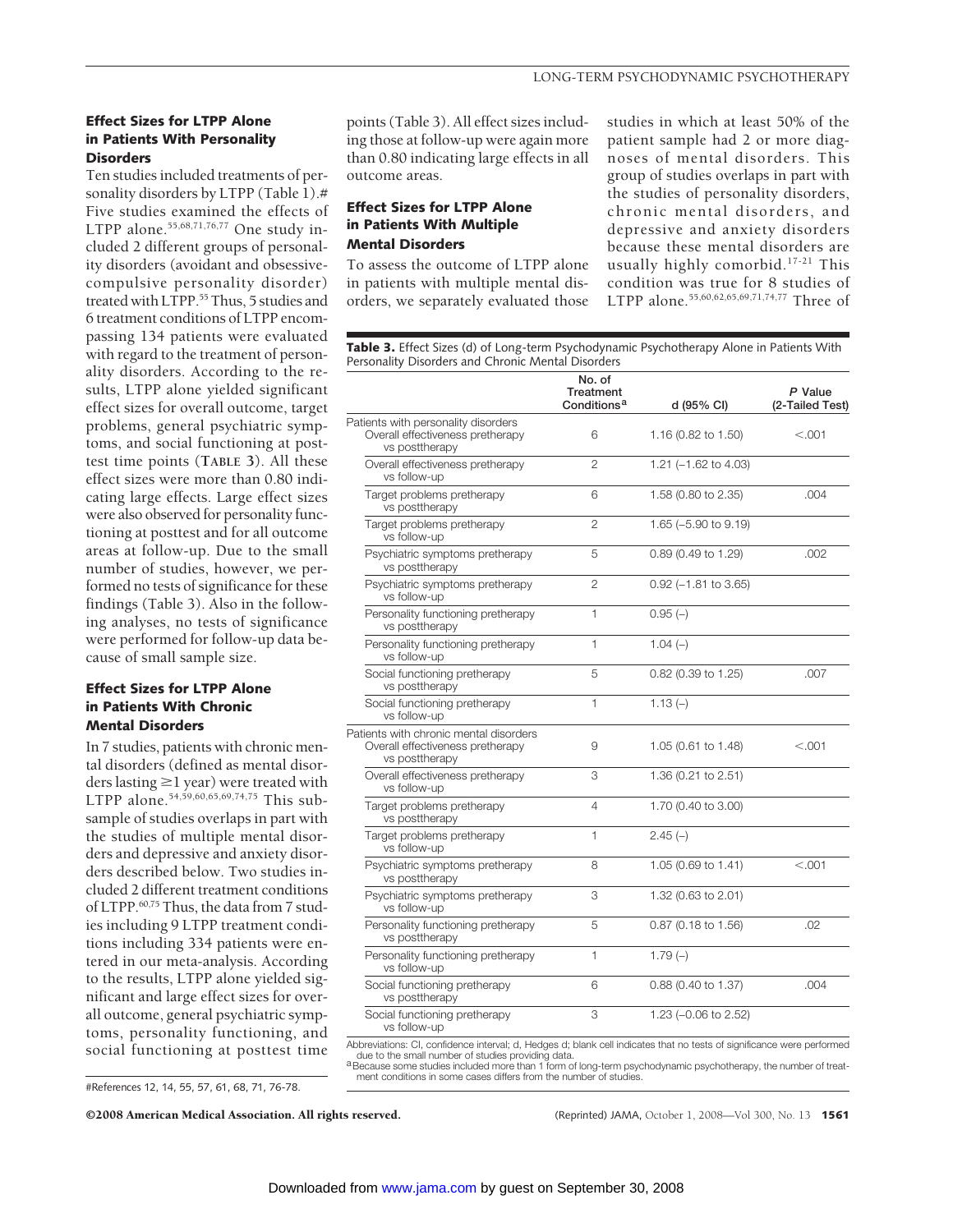these studies included 2 different treatment conditions of LTPP that were evaluated separately.<sup>55,60,62</sup> Thus, 8 studies including 11 LTPP treatment conditions including 349 patients were included in our metaanalysis. According to the results, LTPP yielded significant before-after effect sizes for all outcome domains with the exception of personality functioning. All effect sizes including those at follow-up were more than 0.80 (**TABLE 4**).

# **Effect Sizes for LTPP Alone in Patients With Complex Depressive and Anxiety Disorders**

In 5 studies of LTPP alone, the majority of patients had complex depressive and anxiety disorders.<sup>60,62,64,69,74</sup> All of

|                                                                                                                 | No. of                                      |                           |                            |
|-----------------------------------------------------------------------------------------------------------------|---------------------------------------------|---------------------------|----------------------------|
|                                                                                                                 | <b>Treatment</b><br>Conditions <sup>a</sup> | d (95% CI)                | P Value<br>(2-Tailed Test) |
| Patients with multiple mental disorders<br>Overall effectiveness pretherapy<br>vs posttherapy                   | 11                                          | 1.09 (0.83 to 1.36)       | < 0.001                    |
| Overall effectiveness pretherapy<br>vs follow-up                                                                | 7                                           | 1.28 (1.01 to 1.54)       | < 0.001                    |
| Target problems pretherapy<br>vs posttherapy                                                                    | 8                                           | 1.62 (1.07 to 2.18)       | < 0.01                     |
| Target problems pretherapy<br>vs follow-up                                                                      | 5                                           | 1.84 (1.22 to 2.45)       | .002                       |
| Psychiatric symptoms pretherapy<br>vs posttherapy                                                               | 11                                          | 0.98 (0.76 to 1.21)       | < 0.001                    |
| Psychiatric symptoms pretherapy<br>vs follow-up                                                                 | 5                                           | 1.18 (0.81 to 1.55)       | .001                       |
| Personality functioning pretherapy<br>vs posttherapy                                                            | 3                                           | $0.96$ ( $-0.52$ to 2.44) |                            |
| Personality functioning pretherapy<br>vs follow-up                                                              | $\overline{2}$                              | 1.43 (-3.32 to 6.18)      |                            |
| Social functioning pretherapy<br>vs posttherapy                                                                 | 9                                           | 0.94 (0.70 to 1.17)       | < .001                     |
| Social functioning pretherapy<br>vs follow-up                                                                   | 6                                           | 1.01 (0.57 to 1.45)       | .002                       |
| Patients with complex depressive<br>and anxiety disorders<br>Overall effectiveness<br>pretherapy vs posttherapy | 7                                           | 1.13 (0.74 to 1.51)       | < 0.001                    |
| Overall effectiveness<br>pretherapy vs follow-up                                                                | 5                                           | 1.30 (0.91 to 1.68)       | .001                       |
| Target problems pretherapy<br>vs posttherapy                                                                    | 4                                           | 1.82 (0.87 to 2.77)       |                            |
| Target problems pretherapy<br>vs follow-up                                                                      | 3                                           | 1.94 (1.01 to 2.88)       |                            |
| Psychiatric symptoms<br>pretherapy vs posttherapy                                                               | $\overline{7}$                              | 1.02 (0.70 to 1.34)       | < 0.001                    |
| Psychiatric symptoms<br>pretherapy vs follow-up                                                                 | 3                                           | 1.32 (0.63 to 2.01)       |                            |
| Personality functioning<br>pretherapy vs posttherapy                                                            | $\overline{2}$                              | $0.97$ (-6.00 to $7.94$ ) |                            |
| Personality functioning<br>pretherapy vs follow-up                                                              | $\mathbf{1}$                                | $1.79(-)$                 |                            |
| Social functioning pretherapy<br>vs posttherapy                                                                 | 6                                           | 1.02 (0.73 to 1.31)       | < 0.001                    |
| Social functioning pretherapy<br>vs follow-up                                                                   | 5                                           | 0.99 (0.44 to 1.54)       | .009                       |

**Table 4.** Effect Sizes (d) of Long-term Psychodynamic Psychotherapy Alone in Patients With

these studies included patients with multiple mental disorders. In addition, the patients in 71% of these studies had chronic mental disorders. Thus, the depressive and anxiety disorder subsample of studies included patients with chronic and/or multiple mental disorders (complex mental disorders). Because 2 studies included 2 different treatment conditions of LTPP,  $60,62$  all 5 studies and 7 LTPP treatment conditions including 274 patients were included in our meta-analysis. According to the results, LTPP alone yielded significant and large effect sizes in overall outcome, general psychiatric symptoms, and social functioning at posttest. All effect sizes, including those at follow-up, were more than 0.80 indicating large effects in all outcome areas (Table 4).

# **Correlation of Outcome With Specific Patient and Therapist Variables**

We examined the effect of the following variables on posttreatment outcome of LTPP (sensitivity analyses): age, sex, diagnostic group (personality disorders, chronic or multiple mental disorders, and depressive and anxiety disorders), general and specific clinical experience of therapists (years), use of treatment manuals (0/1), and specific training in the applied treatment model (0/1). The impact of 10 variables on 10 outcome variables (5 before-after and 5 before follow-up variables) was tested. In order to protect against type I error inflation, we adjusted for multiple testing (0.05/100). All correlations with the outcome of LTPP were nonsignificant  $(P > .04)$ .

# **COMMENT**

A considerable proportion of patients with chronic mental disorders or personality disorders do not benefit sufficiently from short-term psychotherapy. 9,10 However, long-term psychotherapy is associated with higher direct costs than short-term psychotherapy. For this reason, it is important to know whether the benefits of LTPP exceed those of short-term treat-

Abbreviations: CI, confidence interval; d, Hedges d; Blank cell indicates that no tests were performed due to the small number of studies providing data.<br><sup>a</sup> Because some studies included more than 1 form of long-term psychodynamic psychotherapy, the number of treat-<br>ment conditions in some cases differs from the number of studies.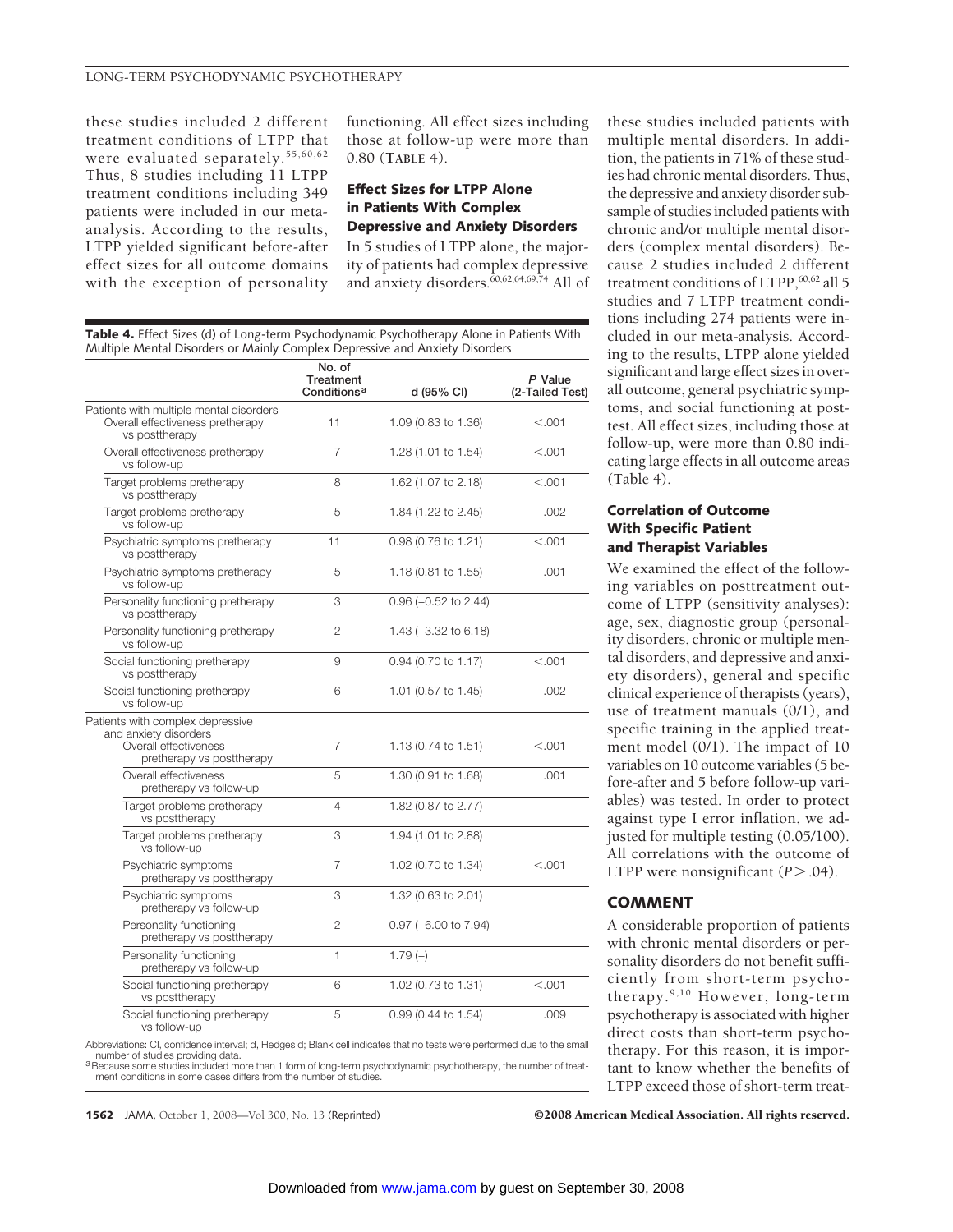**Financial Disclosures:** None reported.

Rabung.

Leichsenring, Rabung.

**REFERENCES**

498.

1232.

*Acquisition of data:* Leichsenring, Rabung. *Analysis and interpretation of data:* Leichsenring,

*Drafting of the manuscript:* Leichsenring, Rabung. *Critical revision of the manuscript for important intellectual content:* Leichsenring, Rabung. *Statistical analysis:* Leichsenring, Rabung. *Administrative, technical, or material support:*

**Additional Contributions:** We thank Jacques Barber, PhD (Department of Psychiatry, University of Pennsylvania), John Clarkin, PhD (Weill Medical College of Cornell University, New York), Louis Diguer, PhD (Department of Psychology, University of Laval, Québec), Ivan Eisler, PhD (Institute of Psychiatry, King's College London, England), Dorothea Huber, MD, PhD (Department of Psychosomatic Medicine, Technical University Munich, Germany), Paul Knekt, PhD (National Public Health Institute, Helsinki, Finland), William Lamb, PhD (University of California at Berkeley), William Piper, PhD (Department of Psychiatry, University of British Columbia, Vancouver), Sydney Pulver, MD (Department of Psychiatry, University of Pennsylvania), Frank Petrak, DSc (Department of Psychosomatic Medicine, University of Bochum, Germany), Rolf Sandell, PhD (Department of the Behavioural Sciences, Linköping University, Stockholm, Sweden), Martin Svartberg, MD, PhD (Department of Psychiatry, Mount Sinai Hospital, Toronto), and Alexander Wilczek, MD, PhD (Department of Clinical Neuroscience, Karolinska Institute, Stockholm, Sweden) for information about their studies. None of these individuals received compensation for their support.

ments. In this meta-analysis, LTPP was significantly superior to shorter-term methods of psychotherapy with regard to overall outcome, target problems, and personality functioning. Long-term psychodynamic psychotherapy yielded large and stable effect sizes in the treatment of patients with personality disorders, multiple mental disorders, and chronic mental disorders. The effect sizes for overall outcome increased significantly between end of therapy and follow-up.

One limitation of this meta-analysis may be seen in the limited number of studies. The results presented in this meta-analysis, however, were robust. According to the results of sensitivity analyses, they were independent of age, sex, patient subgroups, experience of therapists or use of treatment manuals. We also did not find indications for publication bias. We performed failsafe number analyses and found that, except for personality functioning, more than 300 studies would need to be added to change the results of the metaanalysis from significance to nonsignificance.

Some of the studies included were carried out in the 1980s and some methodological shortcomings can be expected (eg, problems of randomization, allocation concealment, or observer bias). There was some variance between the included studies with regard to methodological quality as assessed by the scale proposed by Jadad et al.53 That scale, however, did not show significant correlations with effect sizes of LTPP. This was also true for study design (RCTs vs observational studies). The latter result suggests that the outcome data of the RCTs included in this meta-analysis are representative for clinical practice. On the other hand, the results also show that the data of the observational studies did not systematically overestimate or underestimate the effects of LTPP.84 Future studies addressing this question should include more specific comparisons of RCTs and observational studies using comparable treatments and diagnostic groups.

Several studies did not meet our inclusion criteria because the majority of patients had not completed their treatment at the time points when effect sizes were assessed by the authors of the original studies. This was true, for example, for the studies by Brockmann et al, 85 Puschner et al, 86 and Giesen-Bloo et al.87 In the study by Giesen-Bloo, for example, 19 of 42 patients (45%) were still in treatment (LTPP) when outcome was assessed, and only 2 patients had completed LTPP. In the comparison group 27 of 44 patients (61%) were still in treatment, and only 6 patients had completed the treatment. Data from ongoing treatments do not provide valid estimates for treatment outcome at termination or follow-up, eg, if patients received only half of the "dose" of treatment when outcome is assessed.

Whether the effects of psychotherapy improve with longer treatments remains an interesting question. In this meta-analysis, the number of LTPP sessions was significantly correlated with improvements in both target problems and general psychiatric symptoms. These results are consistent with previous findings.<sup>9,10</sup> However, no such correlations were found for the duration of LTPP. The number of sessions and duration of LTPP appear to be different parameters that function differently with regard to the psychotherapeutic process and outcome.

Future research on LTPP, as well as on other approaches when applied as long-term treatment (eg, CBT or interpersonal therapy) should focus on complex mental disorders, such as "double depression" (ie, major depressive disorder plus dysthymic disorder). These studies should compare not only the effects of short-term and long-term psychotherapy but also direct and indirect costs. Some cost-effectiveness studies suggest that LTPP may be a costefficient treatment.<sup>88-90</sup>

**Author Contributions:** Drs Leichsenring and Rabung had full access to all of the data in the study and take responsibility for the integrity of the data and the accuracy of the data analysis. *Study concept and design:* Leichsenring, Rabung.

meta-analysis. *Am J Psychiatry*. 2003;160(7):1223-

**6.** Leichsenring F, Rabung S, Leibing E. The efficacy of short-term psychodynamic psychotherapy in specific psychiatric disorders: a meta-analysis. *Arch Gen Psychiatry*. 2004;61(12):1208-1216.

**1.** Gabbard GO, Gunderson JG, Fonagy P. The place of psychoanalytic treatments within psychiatry. *Arch*

**2.** Kernberg OF. Psychoanalytic contributions to psychiatry. *Arch Gen Psychiatry*. 2002;59(6):497-

**3.** Fonagy P, Roth A, Higgitt A. Psychodynamic therapies, evidence-based practice and clinical wisdom. *Bull*

**4.** Leichsenring F. Comparative effects of short-term psychodynamic psychotherapy and cognitivebehavioral therapy in depression: a meta-analytic approach. *Clin Psychol Rev*. 2001;21(3):401-419. **5.** Leichsenring F, Leibing E. The effectiveness of psychodynamic therapy and cognitive behavior therapy in the treatment of personality disorders: a

*Gen Psychiatry*. 2002;59(6):505-510.

*Menninger Clin*. 2005;69(1):1-58.

**7.** Leichsenring F. Are psychoanalytic and psychodynamic psychotherapies effective? a review of empirical data. *Int J Psychoanal*. 2005;86(3):841-868.

**8.** Gunderson JG, Gabbard GO. Making the case for psychoanalytic therapies in the current psychiatric environment. *J Am Psychoanal Assoc*. 1999;47 (3):679-704.

**9.** Kopta SM, Howard KI, Lowry JL, Beutler LE. Patterns of symptomatic recovery in psychotherapy.*J Consult Clin Psychol*. 1994;62(5):1009-1016.

**10.** Perry JC, Banon E, Ianni F. Effectiveness of psychotherapy for personality disorders. *Am J Psychiatry*. 1999;156(9):1312-1321.

**11.** Shea MT, Elkin I, Imber SD, et al. Course of depressive symptoms over follow-up: Findings from the National Institute of Mental Health Treatment of Depression Collaborative Research Program. *Arch Gen Psychiatry*. 1992;49(10):782-787.

**12.** Bateman A, Fonagy P. The effectiveness of par-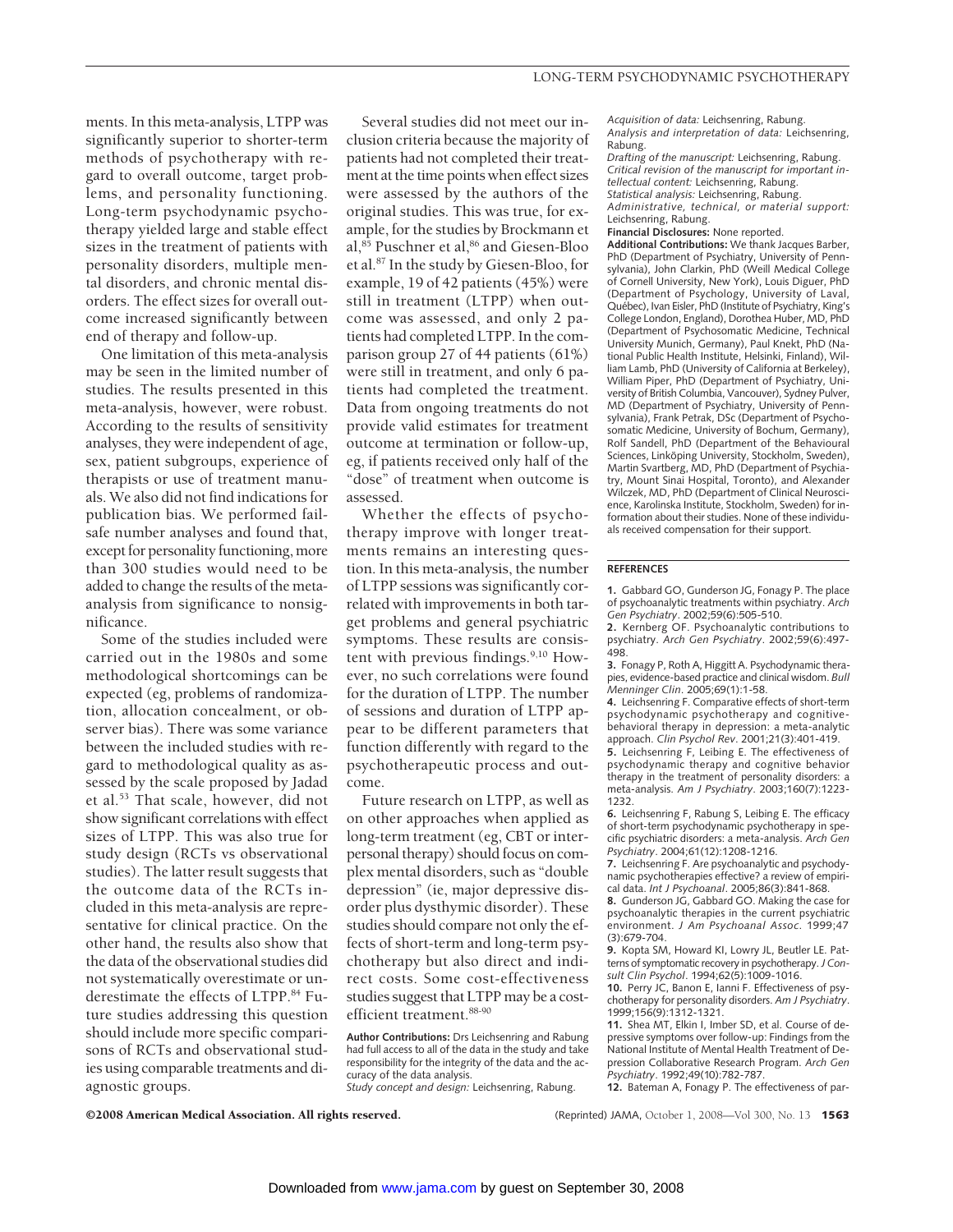tial hospitalization in the treatment of borderline personality disorder, a randomized controlled trial. *Am J Psychiatry*. 1999;156(10):1563-1569.

**13.** Bateman A, Fonagy P. Treatment of borderline personality disorder with psychoanalytically oriented partial hospitalization: an 18-month follow-up. *Am J Psychiatry*. 2001;158(1):36-42.

**14.** Clarkin JF, Levy KN, Lenzenweger MF, Kernberg OF. Evaluating three treatments for borderline personality disorder: a multiwave study. *Am J Psychiatry*. 2007;164(6):922-928.

**15.** Linehan MM, Tutek DA, Heard HL, Armstrong HE. Interpersonal outcome of cognitive behavioral treatment for chronically suicidal borderline patients. *Am J Psychiatry*. 1994;151(12):1771-1776.

**16.** Linehan MM, Comtois KA, Murray AM, et al. Twoyear randomized trial  $+$  follow-up of dialectical behavior therapy vs therapy by experts for suicidal behaviors and borderline personality disorder. *Arch Gen Psychiatry*. 2006;63(7):757-766.

**17.** Lenzenweger M, Lane M, Loranger A, Kessler R. *DSM-IV* Personality disorders in the National Comorbidity Survey Replication. *Biol Psychiatry*. 2007; 62(6):553-564.

**18.** Kantojärvi L, Veijola J, Laksy K, et al. Co-occurrence of personality disorders with mood, anxiety, and substance abuse disorders in a young adult population. *J Personal Disord*. 2006;20(1):102-112.

**19.** Grant BF, Hasin DS, Stinson FS, et al. Prevalence correlates and disability of personality disorders in the United States: results from the Inational Epidemiologic Survey on Alcohol and related conditions. *J Clin Psychiatry*. 2004;65(7):948-958.

**20.** Olfson M, Fireman B, Weissman MM, et al. Mental disorders and disability among patients in a primary care group practice. *Am J Psychiatry*. 1997; 154(12):1734-1740.

**21.** Ormel J, VonKorff M, Ustun TB, Pini S, Korten A, Oldehinkel T. Common mental disorders and disability across cultures: results from the WHO Collaborative Study on Psychological Problems in General Health Care. *JAMA*. 1994;272(22):1741-1748.

**22.** Lamb WK. *A Meta-analysis of Outcome Studies in Long-term Psychodynamic Psychotherapy and Psychoanalysis* [dissertation]*.* Berkley: University of California; 2005.

**23.** Benson K, Hartz A. A comparison of observational studies and randomized, controlled trials. *N Engl J Med*. 2000;342(25):1878-1886.

**24.** Concato J, Shah N, Horwitz R. Randomized, controlled trials, observational studies, and the hierarchy of research designs. *N Engl J Med*. 2000;342(25): 1887-1892.

**25.** Pocock SJ, Elbourne DR. Randomized trials or observational tribulations? *N Engl J Med*. 2000;342 (25):1907-1909.

**26.** Rothwell PM. External validity of randomised controlled trials: to whom do the results of this trial apply? *Lancet*. 2005;365(9453):82-93.

**27.** Seligman ME. The effectiveness of psychotherapy. The Consumer Reports study. *Am Psychol*. 1995;50(12):965-974.

**28.** Westen D, Novotny CM, Thompson-Brenner H. The empirical status of empirically supported psychotherapies: assumptions, findings, and reporting in controlled clinical trials. *Psychol Bull*. 2004;130(4): 631-663.

**29.** Shadish WR, Cook TD, Campbell DT. *Experimental and Quasi-Experimental Designs for Generalized Causal Inference.* Boston, MA: Houghton Mifflin Co; 2002.

**30.** Moher D, Cook DJ, Eastwood S, Olkin I, Rennie D, Stroup DF. Improving the quality of reports of meta-analyses of randomised controlled trials: the QUOROM statement. *Lancet*. 1999;354(9193): 1896-1900.

**31.** Stroup DF, Berlin JA, Morton SC, et al. Metaanalysis of observational studies in epidemiology: a proposal for reporting. *JAMA*. 2000;283(15):2008- 2012.

**32.** Gabbard GO. *Long-term Psychodynamic Psy-chotherapy: A Basic Text.* Arlington, VA: American Psychiatric Publishing Inc; 2004.

**33.** Crits-Christoph P, Barber JP. Long-term psychotherapy. In: Ingram RE, Snyder CR, eds. *Handbook of Psychological Change: Psychotherapy Processes & Practices for the 21st Century.* Hoboken, NJ: John Wiley & Sons; 2000:455-473.

**34.** Berlin JA. Does blinding of readers affect the results of meta-analyses? *Lancet*. 1997;350(9072): 185-186.

**35.** Crits-Christoph P. The efficacy of brief dynamic psychotherapy: a meta-analysis.*Am J Psychiatry*. 1992; 149(2):151-158.

**36.** Battle CC, Imber SD, Hoehn-Saric R, Nash ER, Frank JD. Target complaints as criteria of improvement. *Am J Psychother*. 1966;20(1):184-192.

**37.** Derogatis L. *The SCL-90 Manual I: Scoring, Administration and Procedures for the SCL-90-R.* Baltimore, MD: Clinical Psychometric Research; 1977.

**38.** Bond M, Gardner S, Christian J, Sigal J. Empirical study of selfrated defense styles. *Arch Gen Psychiatry*. 1983;40(3):333-338.

**39.** Bond M, Perry JC. Long-term changes in defense styles with psychodynamic psychotherapy for depressive, anxiety, and personality disorders. *Am J Psychiatry*. 2004;161(9):1665-1671.

**40.** Weissman MM, Bothwell S. Assessment of social adjustment by patient self-report. *Arch Gen Psychiatry*. 1976;33(9):1111-1115.

**41.** Rosenthal R. *Meta-analytic Procedures for Social Research: Applied Social Research Methods*. Newbury Park, CA: Sage Publications; 1991.

**42.** Cohen J. *Statistical Power Analysis for the Behavioral Sciences.* Hillsdale, NJ: Lawrence Erlbaum; 1988.

**43.** Hedges LV. Distribution theory for Glass's estimator for effect size and related estimators.*J Educ Behav Stat*. 1981;6(2):107-128.

**44.** Hedges LV, Olkin I. *Statistical Methods for Meta-analysis.* New York, NY: Academic Press; 1985. **45.** Kazis LE, Anderson JJ, Meenan RF. Effect sizes for interpreting changes in health status. *Med Care*. 1989; 27(3)(suppl):S178-S189.

**46.** Hedges LV, Vevea JL. Fixed- and randomeffects models in meta-analysis. *Psychol Methods*. 1998;3(44):486-504.

**47.** Quintana SM, Minami T. Guidelines for metaanalyses of counseling psychology research. *Couns Psychol*. 2006;34(6):839-877.

**48.** Huedo-Medina TB, Sanchez-Meca J, Botella J, Marin-Martinez F. Assessing hetereogeneity in metaanalysis: Q statistic or I2 index. *Psychol Methods*. 2006; 11(2):193-206.

**49.** RosenthalR.The"filedrawerproblem"and tolerance for null results. *Psychol Bull*. 1979;86:638-641.

**50.** Begg CB, Mazumdar M. Operating characteristics of a rank correlation test for publication bias. *Biometrics*. 1994;50(4):1088-1101.

**51.** SPSS Inc. *SPSS 15.0 Command Syntax Reference.* Chicago, IL: SPSS Inc; 2006.

**52.** Rosenberg MS, Adams DC, Gurevitch J. *MetaWin. Statistical software for meta-analysis. Version 2.0.* Sunderland, MA: Sinauer Associates; 1999.

**53.** Jadad AR, Moore RA, Carrol D, et al. Assessing the quality of reports of randomized clinical trials: is blinding necessary? *Control Clin Trials*. 1996;17  $(1):1-12.$ 

**54.** Bachar E, Latzer Y, Kreitler S, Berry EM. Empirical comparison of two psychological therapies: self psychology and cognitive orientation in the treatment of anorexia and bulimia. *J Psychother Pract Res*. 1999; 8(2):115-128.

**55.** Barber JP, Morse JQ, Krakauer ID, Chittams J, Crits-Christoph K. Change in obsessive-compulsive and avoidant personality disorders following time-limited supportive-expressive therapy. *Psychother*. 1997; 34(2):133-143.

**56.** Bond M, Perry JC. Psychotropic medication use, personality disorder and improvement in long-term dynamic psychotherapy. *J Nerv Ment Dis*. 2006; 194(1):21-26.

**57.** Clarkin JF, Foelsch PA, Levy KN, Hull JW, Delaney MSW, Kernberg OF. The development of a psychodynamic treatment for patients with borderline personality disorder: a preliminary study of behavioral change. *J Personal Disord*. 2001;15(6):487-495.

**58.** Levy KN, Meehan KB, Kelly KM, et al. Change in attachment patterns and reflective function in a randomized control trial of transference-focused psychotherapy for borderline personality disorder. *J Consult Clin Psychol*. 2006;74(6):1027-1040.

**59.** Dare C, Eisler I, Russell G, Treasure J, Dodge L. Psychological therapies for adults with anorexia nervosa: randomised controlled trial of out-patient treatments. *Br J Psychiatry*. 2001;178:216-221.

**60.** Grande T, Dilg R, Jakobsen T, et al. Differential effects of two forms of psychoanalytic therapy: results of the Heidelberg-Berlin study. *Psychother Res*. 2006;16(4):470-485.

**61.** Gregory R, Chlebowski S, Kang D, et al. A controlled trial of psychodynamic psychotherapy for cooccurring borderline personality disorder and alcohol use disorder. *Psychother Theo, Res, Pract Train*. 2008; 45:28-41.

**62.** Høglend P, Amlo S, Marble A, et al. Analysis of the patient-therapist relationship in dynamic psychotherapy: an experimental study of transference interpretations. *Am J Psychiatry*. 2006;163(10): 1739-1746.

**63.** Høglend P, Bøgwald KP, Amlo S, et al. Transference interpretations in dynamic psychotherapy: do they really yield sustained effects? *Am J Psychiatry*. 2008; 165(6):763-771.

**64.** Huber D, Klug G, von Rad M. Die Münchner-Prozess-Outcome Studie: Ein Vergleich zwischen Psychoanalysen und psychodynamischen Psychotherapien unter besonderer Berücksichtigung therapiespezifischer Ergebnisse [The Munich processoutcome study: a comparison between psychoanalyses and psychotherapy]. In: Stuhr BM, ed. *Langzeit- Psychotherapie. Perspektiven für Therapeuten und Wissenschaftler.* Stuttgart, Germany: Kohlhammer; 2001: 260-270.

**65.** Huber D, Klug G. Munich Psychotherapy Study (MPS): The effectiveness of psychoanalytic longterm psychotherapy for depression. In: Society for Psychotherapy Research, ed. Book of abstracts. From research to practice*.* Ulm, Germany: Ulmer Textbank; 2006:154.

**66.** Knekt P, Lindfors O, Harkanen T, et al. Randomized trial on the effectiveness of long-and short-term psychodynamic psychotherapy and solution-focused therapy on psychiatric symptoms during a 3-year follow-up. *Psychol Med*. 2008;38(5):689-703.

**67.** Knekt P, Lindfors O, Laaksonen MA, et al. Effectiveness of short-term and long-term psychotherapy on work ability and functional capacity—a randomized clinical trial on depressive and anxiety disorders. *J Affect Disord*. 2008;107(1-3):95-106.

**68.** Korner A, Gerull F, Meares R. Stevenson. Borderline personality disorder treated with the conversational model: a replication study. *Compr Psychiatry*. 2006;47(5):406-411.

**69.** Leichsenring F, Biskup J, Kreische R, Staats H. The effectiveness of psychoanalytic therapy: first results of the Göttingen study of psychoanalytic and psychodynamic therapy. *Int J Psychoanal*. 2005;86(pt 2): 433-455.

**70.** Luborsky L, Stuart J, Friedman S, et al. The Penn Psychoanalytic Treatment Collection: a set of complete and recorded psychoanalyses as a research resource. *J Am Psychoanal Assoc*. 2001;49(1): 217-233.